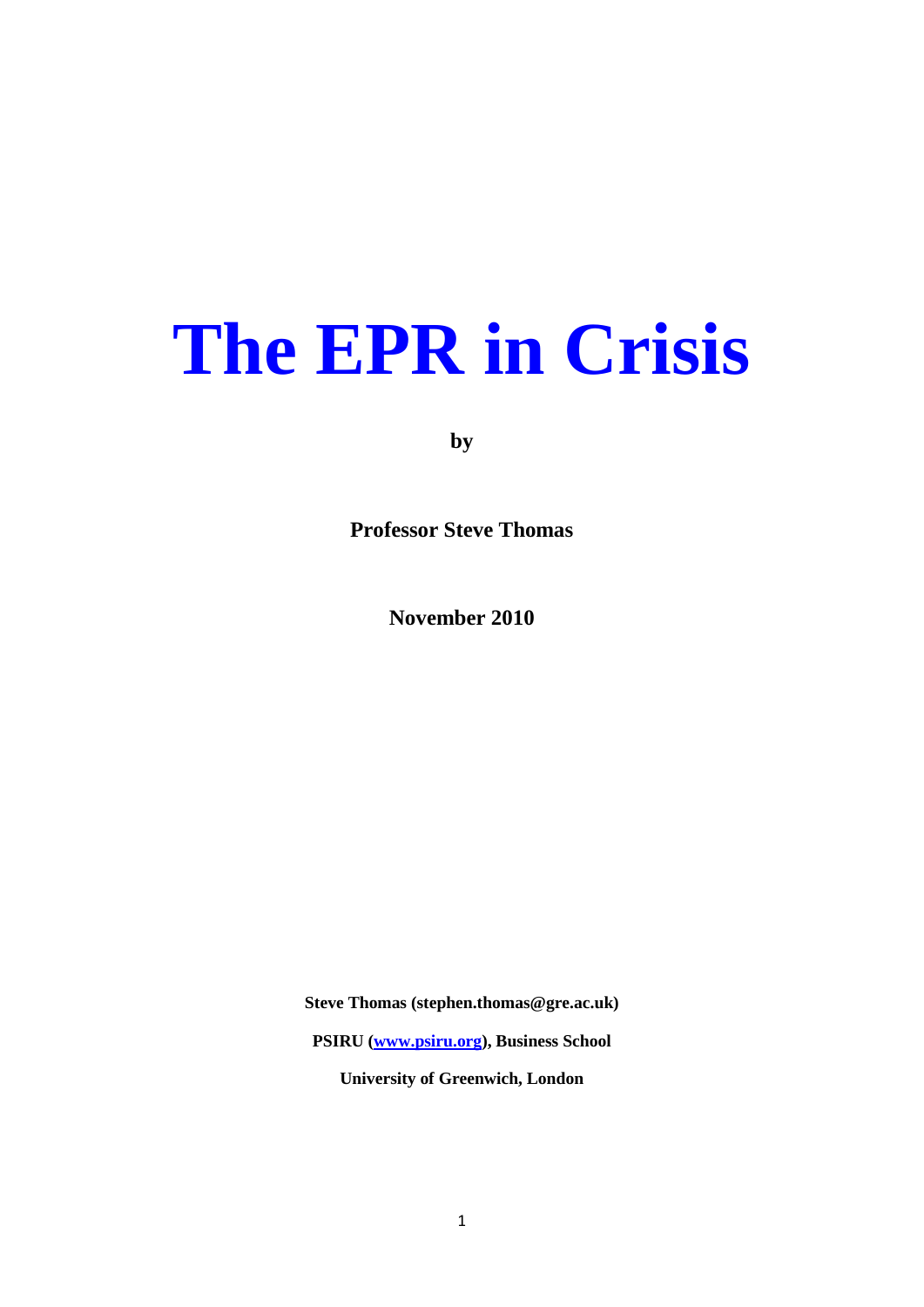# **Contents**

| Annex 1 |  |
|---------|--|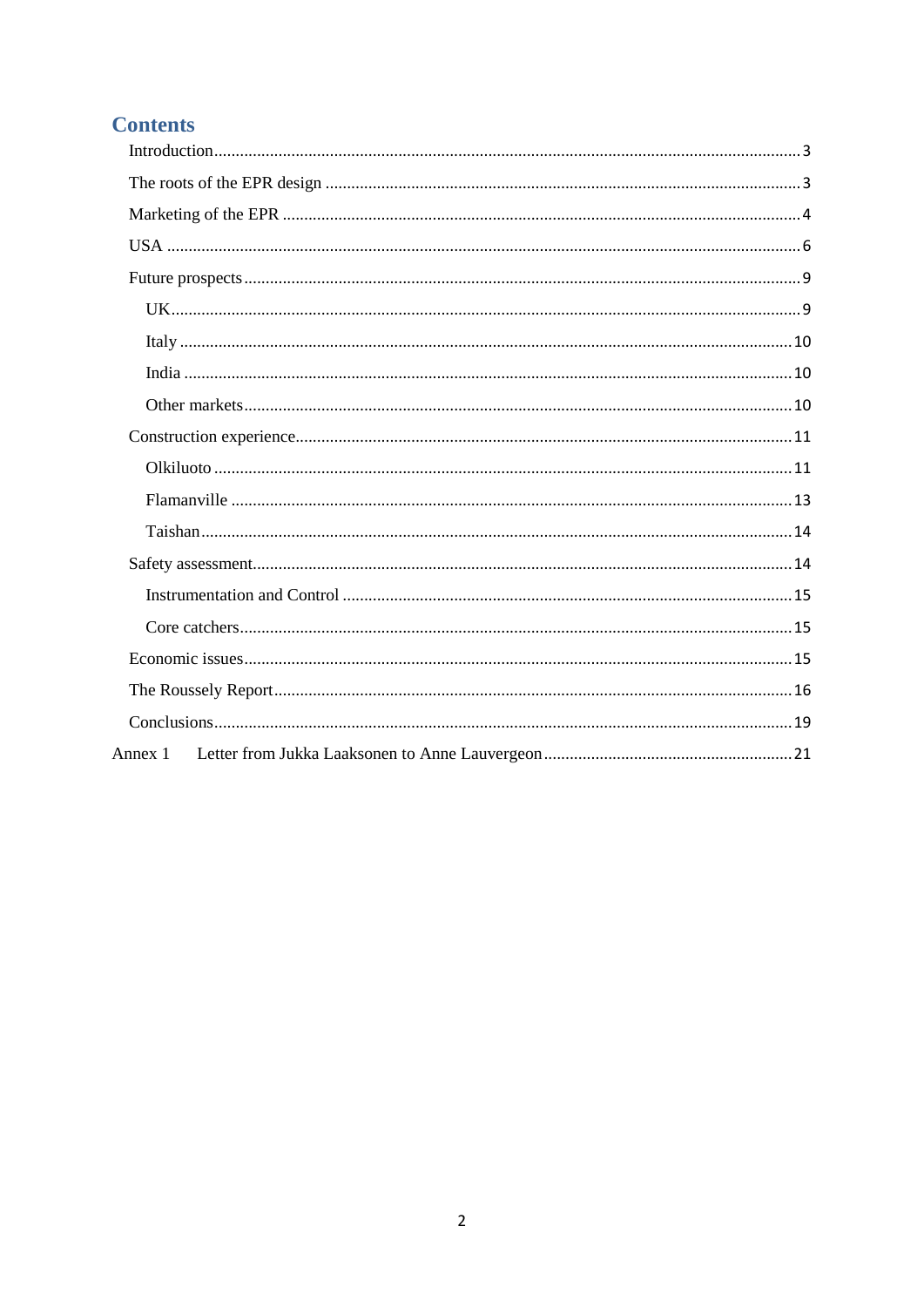## <span id="page-2-0"></span>**Introduction**

The European Pressurised water Reactor or  $EPR<sup>1</sup>$  $EPR<sup>1</sup>$  $EPR<sup>1</sup>$  was to have been the demonstration of a new generation of nuclear reactors, so-called Generation III+, first talked about in the late 1990s. The difference between 'III+' and the earlier 'III' designs is that III+ designs are said to rely more on 'passive' rather than 'engineered' systems.<sup>[2](#page-21-1)</sup>

The rationale for the Generation III+ plants was that they would be an evolution of existing designs but would be designed from the start with the lessons from the Three Mile Island and Chernobyl accidents fully incorporated. They would rely more on natural processes rather than engineered systems for their safety – so-called passive safety. As well as being safer, they would also be more 'buildable', cheaper to build and operate, and easier to decommission. In short, they would address the issues that had led to ordering of earlier designs to a near halt from about 1990 onwards.

The Olkiluoto order, placed in 2003, should have been on-line in 2009 and should have been a demonstration of the qualities of Generation III+ designs in general and the EPR in particular. However, by 2010, the EPR appeared to be in crisis. The two orders on which significant construction work had been completed had gone seriously wrong, obtaining safety approval from regulators in Europe and the USA was proving far more difficult than had been expected, estimated construction costs had increased by a factor of at least four in the past decade and the EPR had failed to win orders in bids for tender for nuclear capacity. Relations between the two state-controlled French companies at the heart of the development of the EPR, Areva, the vendor and Electricité de France (EDF), the utility appeared at breaking point. EDF was reportedly contemplating designing two new reactors in competition with those offered by Areva.<sup>[3](#page-21-2)</sup>

In this report, we examine the roots of the design, existing and potential orders for the reactor, experience with construction of the EPR, issues arising from the safety assessment of the design, and economic issues. We examine the report by the Roussely Commission, a report commissioned by the French government and headed by a former Chief Executive of the French utility, Electricité de France (EDF), and its implications for the EPR.

## <span id="page-2-1"></span>**The roots of the EPR design**

In 1989, Siemens, the main German nuclear vendor and Framatome, the French nuclear vendor formed a joint venture company, Nuclear Power International (NPI) to design a new Pressurised Water Reactor (PWR). Siemens and Framatome had both been licensees of Westinghouse for their PWR technology. Design work was partly funded by German utilities and Electricité de France. This design would be based on Siemens' and Framatome's most recent PWR designs, the 'Konvoi' design and the N4 respectively. By 1992, NPI was claiming that the conceptual design of the EPR was nearly complete,<sup>[4](#page-21-3)</sup> although the conceptual design was not actually completed until 1994. The EPR would have a thermal output of 4250MW giving an electrical output of about 1450MW. The containment was drawn mainly from the N4 design, while instrumentation was expected to be drawn from the Konvoi. A particular feature of the design was the inclusion of a 'core catcher' so that in the event of a core melt, the core would be retained within the containment. There was some uncertainty about what type of external hazards would be guarded against, with the French requiring protection only against a light aircraft, such as a Cessna, while the Germans required a military jet, like a Phantom.

In March 1995, the basic design phase was started with the expectation that EDF would order the first unit before 2000 and have it in service by 2006. However, there was then already so much nuclear capacity in France that EDF had more than enough nuclear power capacity to meet base-load. This meant that 'series' ordering, that is ordering at a predictable rate of several units per year, would not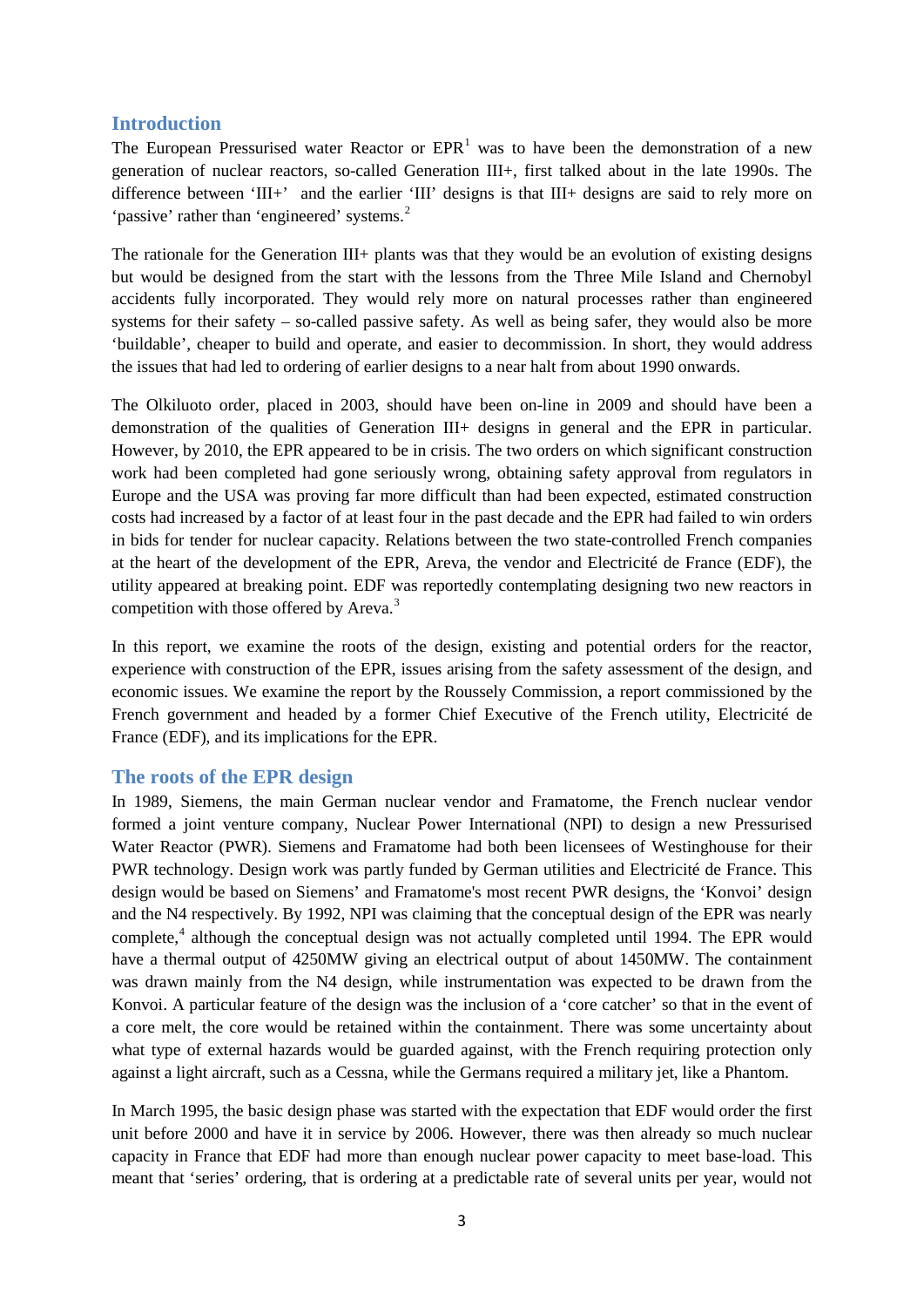be needed before  $2005$  $2005$ .<sup>5</sup> The French programme had always been premised on an assumption that a nuclear power programme only made sense if series ordering was expected. The issue of aircraft protection was not fully resolved but the French containment was approved by both the German and French regulators. By November 1995, there were concerns, especially amongst EDF officials, about the cost of the design, then expected to be more than  $\text{US$2000/kW}$ .<sup>[6](#page-21-5)</sup> The basic design work was not completed on time and in August 1997, after further concern about costs, the output of the plant was increased to 1800MW.[7](#page-21-6)

In September 1999, the head of DSIN (the French safety regulatory body later renamed DGSNR), Andre-Claude Lacoste, stated he expected to issue an interim safety verdict on the EPR within 'a few weeks to a few months' with a final design certification, reported to be equivalent to NRC's design certification for advanced reactors. [8](#page-21-7) The output of the reactor had been reduced back down to about 1500MW. However, by 2003, the final certification had not been issued and Andre-Claude Lacoste, the head of the French regulatory body,, stated the process carried out up till then did not correspond to US design certification and that to achieve this would take 2-3 years more.<sup>[9](#page-21-8)</sup>

In August 2000, Framatome and Siemens agreed to a new joint venture formally merging their nuclear activities into a new company called Framatome ANP, subsequently renamed Areva NP. Framatome would hold 66 per cent of the stock and Siemens the rest.<sup>[10](#page-21-9)</sup>

## <span id="page-3-0"></span>**Marketing of the EPR**

Continued delays to EDF's order led Areva NP to switch to Finland as the focus for its marketing. In May 2002, the Finnish Parliament approved the construction of a fifth nuclear unit in Finland. Three designs were short-listed from a list of seven for an order to be placed by the Finnish utility, Teollisuuden Voima Oy (TVO). The Finnish safety regulator, STUK, had already stated that it saw no difficulties in principle in licensing any of the seven initial candidates.<sup>[11](#page-21-10)</sup> The three short-listed reactors were the EPR, a Russian design and a Boiling Water Reactor design also offered by Areva NP. TVO was widely reported to be looking for a 'turnkey' (fixed price) contract. Westinghouse chose not to bid overtly on the grounds that a turnkey offer would not be profitable.<sup>[12](#page-21-11)</sup> However, there were also claims by Areva that Westinghouse's AP1000 would not have met the requirements on aircraft protection because its containment was not strong enough.<sup>[13](#page-21-12)</sup> The AP1000 does not have a core-catcher and the head of STUK, Jukka Laaksonen has stated that on these grounds, the AP1000 would not have been acceptable in Finland. [14](#page-21-13)

In December 2003, TVO signed a turnkey deal with Areva NP for a 1600MW EPR at a cost, including interest during construction and two fuel charges of €3bn. The Finnish regulator was by then in close contact with the French regulator, DGSNR, which was expecting that an order for France would be placed in 2004. STUK expected to complete its review of the design within a year of the placing of the order.

By December, STUK and DGSNR had agreed to opt for different approaches so that construction in Finland did not have to wait until demonstrations of safety features that were expected to reduce costs had been carried out.<sup>[15](#page-21-14)</sup> In January 2005, STUK approved construction of Olkiluoto 3.<sup>[16](#page-21-15)</sup>

In September 2004, DGSNR completed its review of the EPR and in October, the French government issued design approval for it, claimed to be equivalent to NRC design certification.<sup>[17](#page-21-16)</sup> In December 2004, Areva NP wrote to the US NRC asking it to begin a review of the EPR design for the US market.<sup>[18](#page-21-17)</sup> It expected completion of the review in 2008.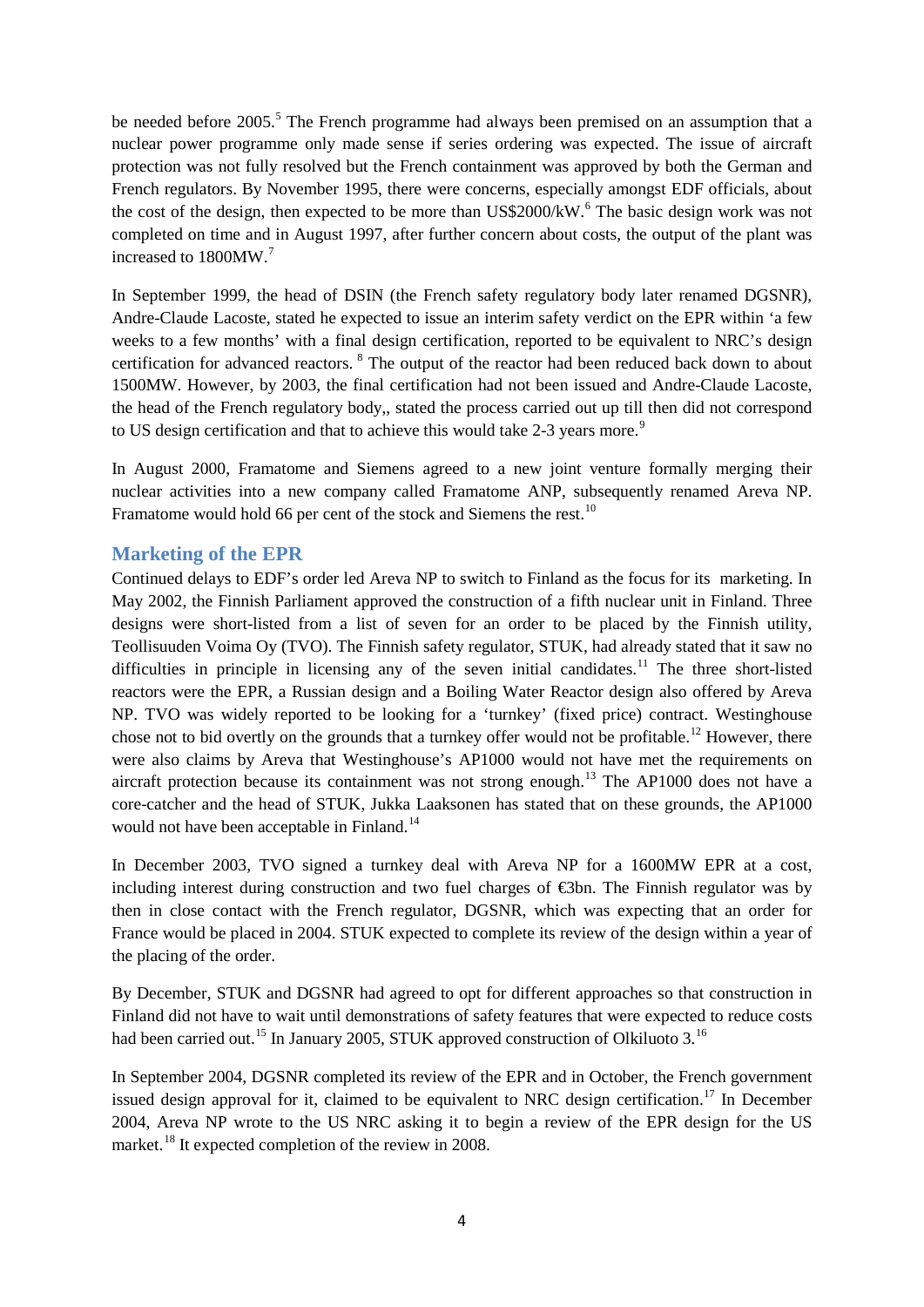Approval by the French regulator came just after the opening of a call for tender from China in October 2004 and with further delays in ordering in France, Areva NP's marketing efforts switched to China. China's decision on the tender was delayed several times and it was not until December 2006 that it was announced that it had been won by Toshiba/Westinghouse's offer of four AP1000s. One of the factors behind Areva NP's failure to win the initial tender was reported to be its reluctance to transfer the technology as quickly and as fully as the Chinese wanted.[19](#page-21-18) China wanted quickly to be in a position to be able to build reactors of the design it chose without any input from the original vendor and in 2010, it was planning to start placing orders for plants of the AP1000 design without major involvement from Westinghouse.<sup>[20](#page-21-19)</sup> There were reports that Areva NP had failed to match Westinghouse's offer to 'sell the Chinese the blueprints.'<sup>[21](#page-21-20)</sup> However, reportedly in the interests of relations with France, China subsequently ordered two EPRs in November 2007 for the Taishan site in a deal reportedly worth €8bn. It is not clear what the terms of the contract were or what it covered so it is difficult to compare this deal with others. EDF took a 30 per cent stake in the company, Guangdong Nuclear Power Company (GNPC), building the reactors.

In the meantime, EDF finally ordered its first EPR to be built at its Flamanville site in 2005. At that time, EDF expected the reactor to cost €3.3bn, although the reactor would produce 1700MW, 100MW more than the Olkiluoto order. Construction of the reactor (first structural concrete) did not start until December 2007 and it was expected to take five years to build, a year more than Olkiluoto. Unlike Olkiluoto where Areva NP carried out the architect engineering, EDF itself carried out the architect engineering, as it has done with the 58 previous reactors it had bought from Framatome.

The next tender was for South Africa launched in January 2008 calling for 3200-3600MW of new capacity from Areva NP and Toshiba Westinghouse. The tender was in two parts: the first with specific proposals for the 3200-3600MW of capacity and the second the development of a 20,000MW nuclear fleet to be in place by 2025.. The first part of the bid would require either two EPRs of 1600MW or three AP1000s each about 1200MW.<sup>[22](#page-21-21)</sup> It was reported that the bids were in the order US\$6000/kW<sup>[23](#page-21-22)</sup> and in November 2008, it was reported that Areva had won the contest, although the scale of 20,000MW programme was to be scaled back.<sup>[24](#page-21-23)</sup> However, in December 2008, Eskom cancelled the tender citing 'the magnitude of the investment.<sup>[25](#page-21-24)</sup>

In February 2009, Areva NP bid for two reactors to be constructed in Ontario.<sup>[26](#page-21-25)</sup> Other bidders were Toshiba-Westinghouse (AP1000) and the Canadian vendor, AECL offering a new Candu design.<sup>[27](#page-21-26)</sup> The commissioning body was Infrastructure Ontario a state-owned agency. In June 2009, the Ontario government suspended the tender citing concerns about pricing. It was reported that Areva NP's bid for one EPR was US\$21bn. This was denied by Areva NP but they did not reveal the actual figure.<sup>[28](#page-21-27)</sup>

In February 2009, the United Arab Emirates (UAE) began the assessment of bids for 5000MW of new nuclear capacity. In addition to a bid from Areva NP for three EPRs, it was reported that there were bids from General Electric-Hitachi and Toshiba/Westinghouse.<sup>[29](#page-21-28)</sup> The EPR bid initially involved Areva NP, GDF Suez, Bechtel and Total. Subsequently, at the request of the French government, EDF was persuaded to join the EPR bid. In July, three bids were selected for assessment including a bid from GE-Hitachi for a boiling water reactor (BWR) and one from a Korean group offering its Pressurised Water Reactor (PWR), the APR-1400.<sup>[30](#page-21-29)</sup> In December 2009, it was announced that the tender had been awarded to the Korean consortium for four APR-1400 units at a price of US\$20bn. According to Korean media reports, the Korean bid was almost 30 per cent lower per kW than the EPR bid, while the GE Hitachi offer was said to be higher than the French bid. The failure to win this bid led to much criticism of the French nuclear industry, in particular the lack of unity in the French bid. EDF, which has acted as architect engineer for all the PWRs built in France, had been unwilling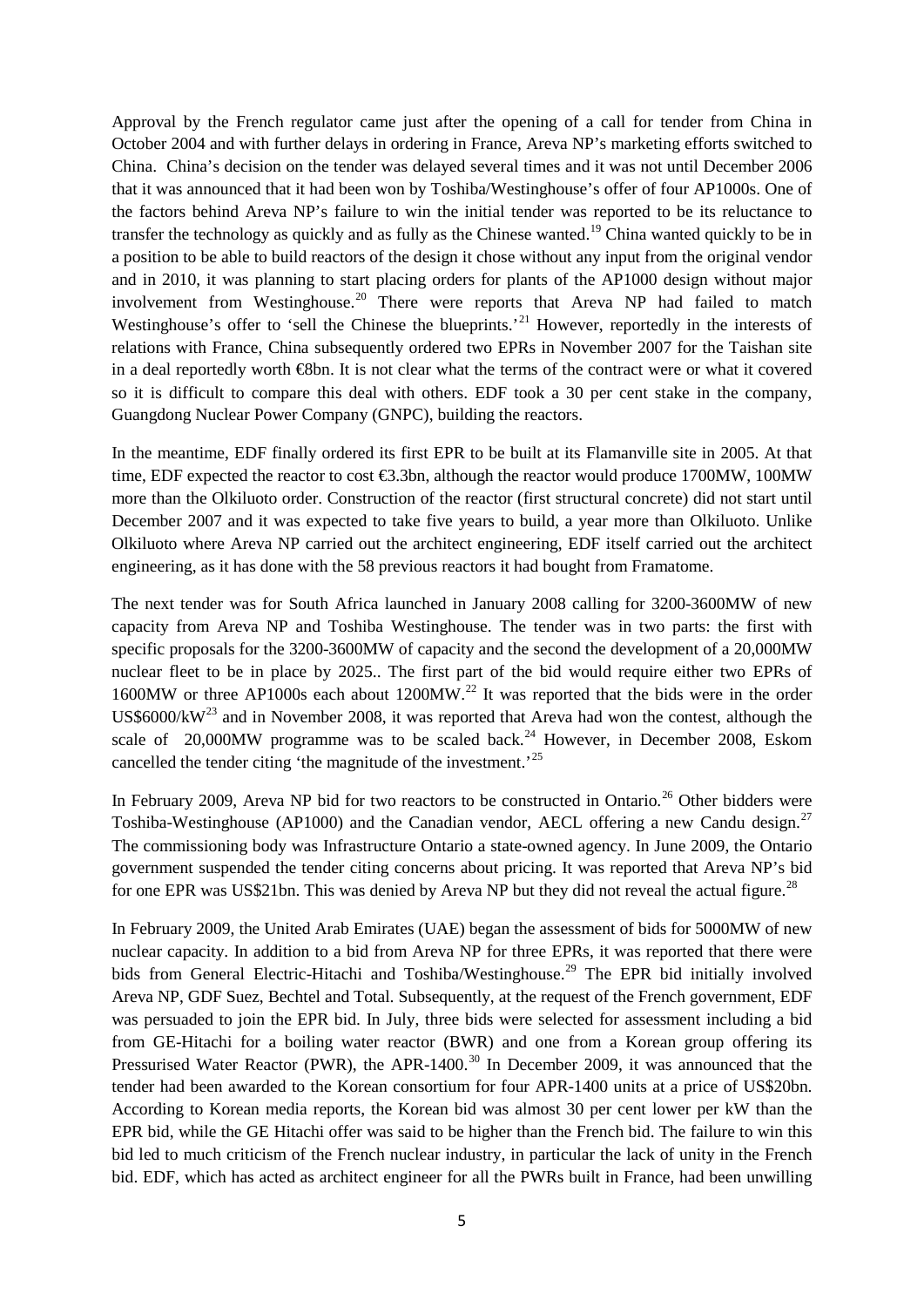to act as architect engineer for foreign bids and had only been persuaded by the French government in December to lead the bid as the UAE utility, ENEC, had requested.<sup>[31](#page-21-30)</sup>

## <span id="page-5-0"></span>**USA**

The USA is potentially the largest nuclear market (along with China) in the world and Areva and EDF have made a major financial commitment to open up this market. EPR is one of five designs being assessed by the US safety authorities, the Nuclear Regulatory Commission (NRC), and is a candidate for Federal subsidies including Federal loan guarantees. Subsidies for new nuclear reactors were first mooted in 2002, when President Bush launched an initiative aimed at re-starting commercial ordering for nuclear reactors using the Generation III+ design in the USA, the Nuclear Power 2010 programme: no reactor order, not subsequently cancelled, had been placed since 1974 in the USA. The Bush government believed that nuclear technology was competitive and that a handful of subsidised demonstration plants were needed to show that the new designs had overcome the problems of earlier designs.<sup>[32](#page-21-31)</sup> The publicity for the programme claimed: 'New Generation III+ designs ... have the advantage of combining technology familiar to operators of current plants with vastly improved safety features and significant simplification is expected to result in lower and more predictable construction and operating costs.'[33](#page-21-32)

This programme has evolved considerably since it was first announced and although nominally Nuclear Power 2010 is due to end at the end of fiscal year 2010, the effort by the Federal government to re-start nuclear reactor ordering will almost certainly continue. Nuclear Power 2010 originally had the goal of having new reactors online by 2010. Time-scales have slipped substantially – the first unit is unlikely to be on-line before about 2018 if there are no more delays.

The programme was to take advantage of new licensing procedures, already passed into law in the 1992 Energy Policy Act, so that a combined Construction and Operating License (COL) license would replace the existing procedure of separate construction and operating licenses. The proposed Energy Policy Act of 2003 (EPACT 2003) offered the prospect of Federal loan guarantees for new reactors covering up to 50 per cent of the cost of the projects. When the Congressional Budget Office  $(CBO)^{34}$  $(CBO)^{34}$  $(CBO)^{34}$  looked at the cost implications of this bill, it assumed that loan guarantees would be offered for six reactors. The CBO assumed that the reactors would be of 1100MW, each costing US\$2.5bn (US\$2300/kW) and that they would be financed by 50 per cent debt and 50 per cent equity. This meant that the guarantees required would be worth about US\$7.5bn. It asserted the risk of default would be 'well above 50 percent' but that over the plant's expected operating lifetime, its creditors (which could be the federal government) could expect to recover a significant portion of the plant's construction loan so the net cost to taxpayers would be about 25 per cent of the sum guaranteed.

EPACT 2003 was not passed, but a successor bill, the Energy Policy Act of 2005 (EPACT 2005) was passed and contained much more generous levels of support for new nuclear reactors. EPACT 2005 included provisions to cover cost overruns due to regulatory delays, [35](#page-21-34) and a production tax credit of 1.8 cents per kilowatt-hour for the first 6,000 megawatt-hours from new nuclear reactors for the first eight years of their operation, subject to a \$125 million annual limit.<sup>[36](#page-21-35)</sup>

However, the biggest incentive was the provision of loan guarantees under Title XVII of that bill. While the loan guarantees would only be available for technologies that were not 'commercial', the number of units that would be eligible was not precisely specified. The US Department of Energy stated: 'DOE has defined "commercial technologies," which are *not* eligible for loan guarantees under this program, as "in general use if it has been installed in and is being used in three or more commercial projects in the United States in the same general application as in the proposed project,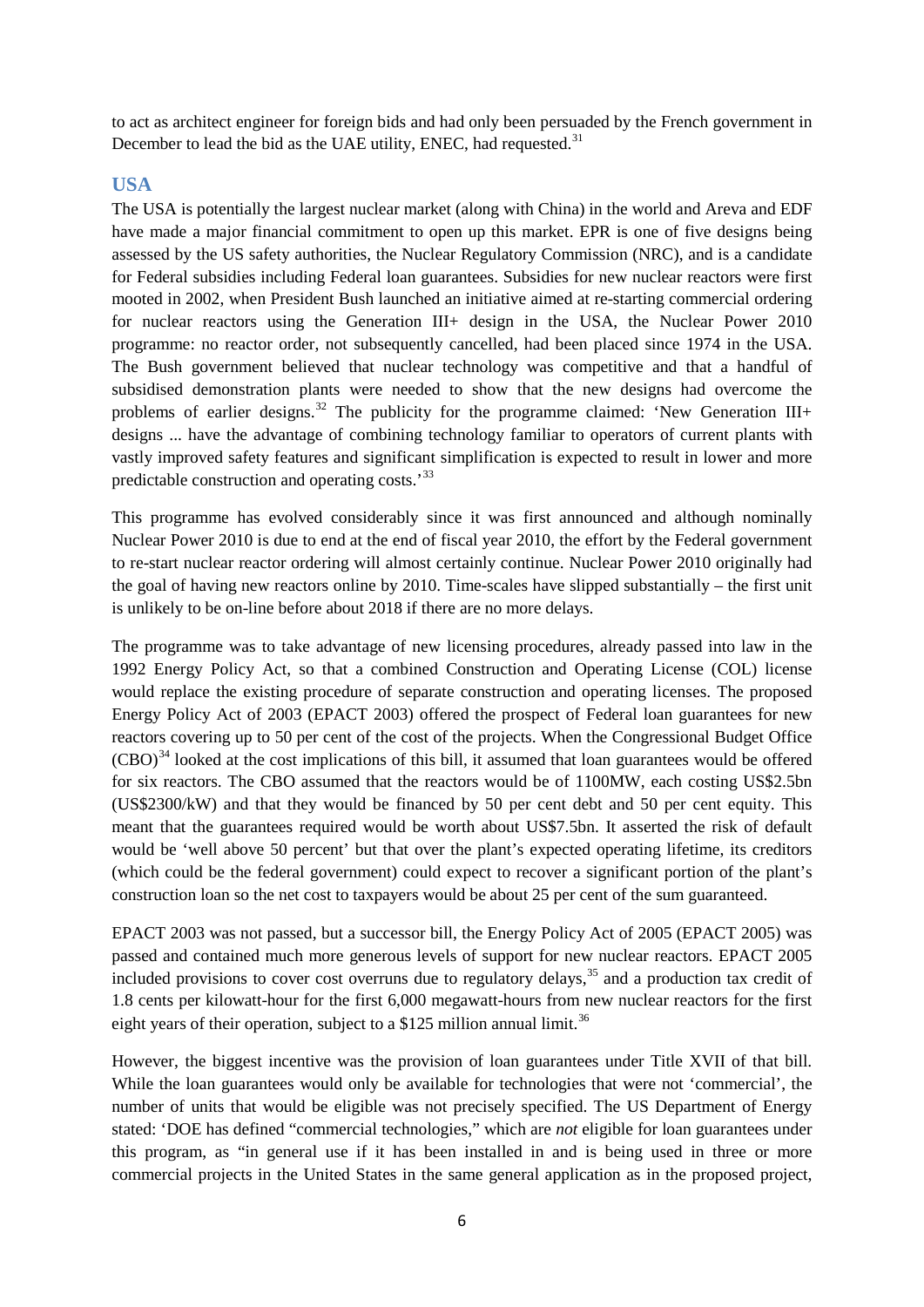and has been in operation in each such commercial project for a period of at least five years." Given that new reactors will take at least five to ten years to build, a large amount of loan guarantees for the same design could be offered before the design is considered "commercial".<sup>[37](#page-21-36)</sup>

The potential scale of the loan guarantees programme has escalated dramatically since 2003. Let us assume that these were now available for only three units of each of the five designs being assessed by the US NRC and for up to 80 per cent of the total cost. Since the CBO made its estimate in 2003, the estimated cost of new reactors has increased to at least US\$6000/kW and their average size has increased to 1200-1600MW making the cost (without finance costs) of an EPR nearly US\$10bn. Under these assumptions the programme would be able to provide loan guarantees worth more than US\$100bn. In July 2008, the US DOE announced it was ready to accept applications for loan guarantees, but Congress authorized only up to US\$18.5bn.<sup>[38](#page-21-37)</sup> Congress believed this might be sufficient to cover four projects (seven to eight reactors), but using more realistic cost assumptions, this seemed likely to be able to only allow three or four reactors at most. The Obama Administration asked for an additional US\$36bn in loan guarantees in February 2010 , but the appropriations process was held up by election-year politics, so by November 2010, it was not clear how much the additional funds would be. There is also the issue of the fee that should be charged to borrowers for the loan guarantees. This should be an economic fee, in other words, one that reflects the risk involved. . The fees are assessed by the federal Office of Management and Budget and are supposed to reflect the risk of default for that project. As has become clear with the Calvert Cliffs project, discussed below, if the risk of a loan is assessed to be high, the fee could be more than the developers are prepared to pay.

The subsidies on offer under EPACT 2005 did stimulate utilities to announce plans for more than 30 new reactors, seven of which were for EPRs. However, a significant proportion of these never got beyond the early planning stage and by June 2010, only 27 had made applications to the NRC for COLs. Four of these were for EPRs (see Table 1) including two to be built by UniStar, a 50-50 joint venture created in 2005 between EDF and the US utility, Constellation. UniStar is a partner in the other two projects with PPL for the Bell Bend project and with Ameren UE for the Callaway reactor. By June 2010, of these 27 reactors, one application had been withdrawn and the owners of four others, two of which were for EPRs, had asked for the process to be suspended. Of the remaining 22, two were EPRs and the developer of one of these, PPL, stated that it was still 'several years from a final decision on whether to build Bell Bend.<sup>[39](#page-21-38)</sup> The future of the EPR therefore seemed highly dependent on the one EPR project still being actively pursued, the UniStar Calvert Cliffs project.

| <b>Plant</b>                                                                                                         | Owner    | <b>COL</b> application | <b>Loan Guarantee</b> |
|----------------------------------------------------------------------------------------------------------------------|----------|------------------------|-----------------------|
| Calvert Cliffs 3                                                                                                     | UniStar  | <b>COL 3/08</b>        | Shortlist             |
| Callaway 2                                                                                                           | AmerenUE | Suspended 4/09         | Applied               |
| Nine Mile Pt 3                                                                                                       | UniStar  | Suspended 1/09         | Applied               |
| Bell Bend                                                                                                            | PPL.     | COL 10/08              | Applied               |
| .<br>the contract of the contract of the contract of the contract of the contract of the contract of the contract of |          |                        |                       |

Source: Author's research

The presence of EDF in the UniStar joint venture, with its vast experience of building and operating PWRs supplied by Areva – 58 units in service in France – was seen as a major advantage. Constellation owns about 3.9GW of existing nuclear power plants at three sites (Calvert Cliffs, Nine Mile Point and Ginna).<sup>[40](#page-21-39)</sup> In September 2008, EDF tried to take over Constellation but were outbid by MidAmerican Energy Holdings, a private company controlled by Warren Buffet. It was reported that the rival bid for Constellation could derail EDF's nuclear ambitions in the USA if MidAmerican did not support new nuclear build. In December 2008, EDF announced an agreement with Constellation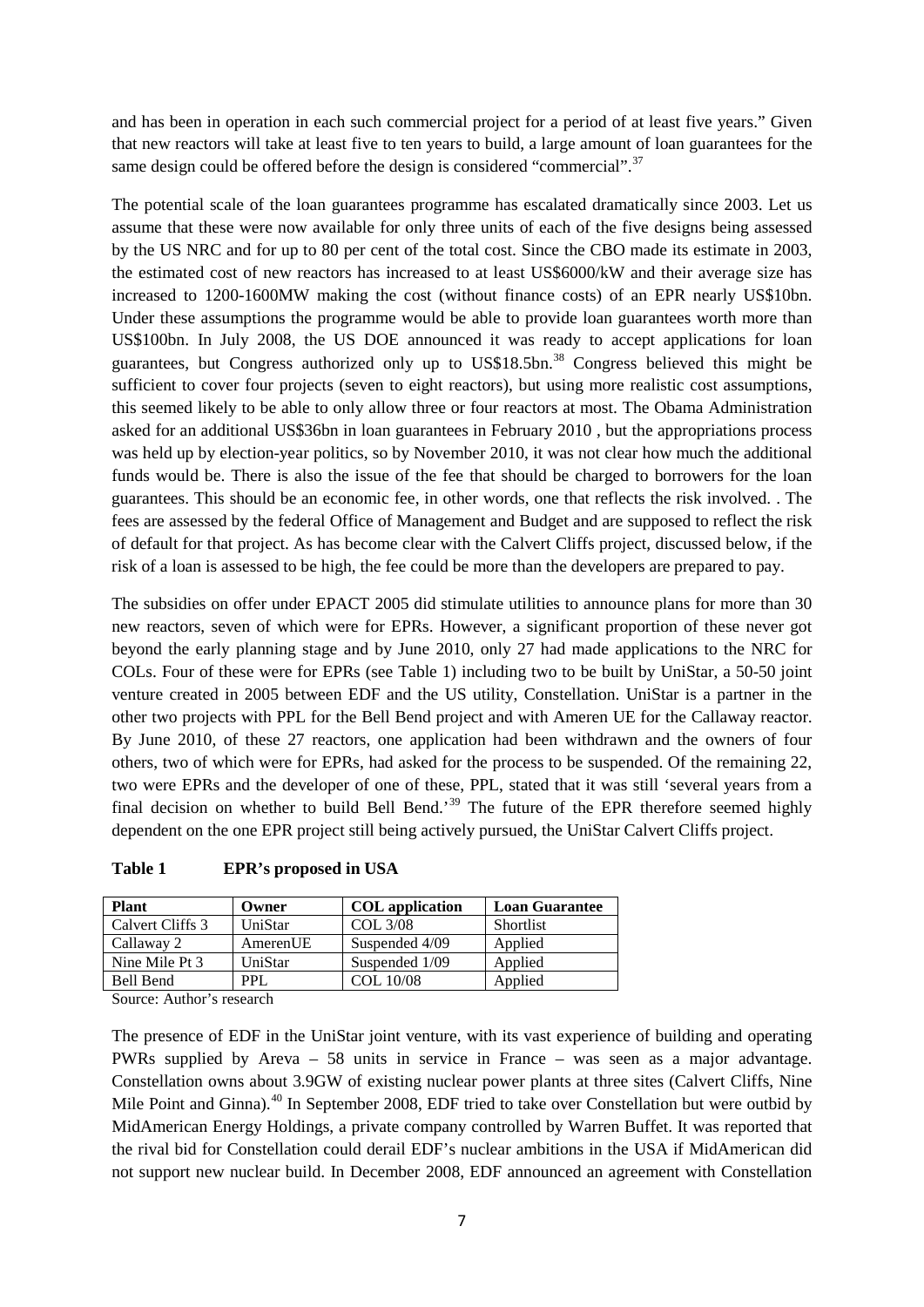to take a 49.99% holding in Constellation's nuclear subsidiary, Constellation Energy Nuclear Group. The deal was done through the EDF subsidiary, EDF Development Inc, and cost US\$4.5bn.<sup>[41](#page-21-40)</sup> Mid American Holdings amicably withdrew its offer. The UniStar joint venture remains separate from this deal.

Whether the purchase of the stake in Constellation's nuclear assets made any sense without the new build reactors is far from clear. However, it is apparent that EDF regards it as part of its bid to build new reactors and expand the scope of its operations into plant design and construction. Nucleonics Week reported: "EDF Chairman/CEO Pierre Gadonneix defended the decision to buy what some in France are calling 'old' US nuclear plants as a ticket to what will be 'the world's largest nuclear market tomorrow'."<sup>[42](#page-22-0)</sup> In summer 2009, Gadonneix was replaced by Henri Proglio, who has been reportedly much less enthusiastic about EDF's nuclear expansion outside France.

The Calvert Cliffs reactor was forecast to cost US\$7.2bn in 2008.<sup>[43](#page-22-1)</sup> UniStar ordered forgings and other long lead-time reactor components for Calvert Cliffs in 2006 and 2007. A partial construction and operating license application (COLA), mainly the environmental report, was submitted in July 2007 and was docketed by the NRC in January 2008. The remainder of the COLA was submitted in March 2008 and was docketed on June 4, 2008. As of November 2010, there was no schedule for issue of the COL because of the problems with certifying the design.<sup>[44](#page-22-2)</sup> Part 1 of the application for federal loan guarantees was submitted in September 2008 and Part 2 in December 2008. In 2009, the US Department of Energy short-listed four projects for loan guarantees, including Calvert Cliffs. The first loan guarantee was offered to another project in February 2010 and an offer to Calvert Cliffs was widely expected to follow soon after. However, by August 2010, no commitment had been made and Constellation began to cut back drastically on expenditure on the Calvert Cliffs project. How far this was due to the delays in granting loan guarantees and how far it was due to deterioration in the economics of the new reactor is not clear.

The CEO of Constellation stated: 'market signals to build a baseload plant of any kind, let alone nuclear, have suffered significantly since we started the project four years ago.' He said Constellation will abandon the project if it does not receive a conditional loan guarantee for the project. The poor market signals included low natural gas prices and the short- and long-term power price outlooks.<sup>[45](#page-22-3)</sup> EDF, in its report for the first half of 2010 published in July 2010, made a provision of  $\epsilon$ 1.06bn (about US\$1.45bn) related to financing delays on nuclear projects in the United States.<sup>[46](#page-22-4)</sup>

By September, signs of strain between EDF and Constellation were clear. A particular issue was that under the terms of the purchase of the stake in Constellation's nuclear assets, Constellation could require EDF to US\$2bn worth of Constellation's natural gas, coal and hydropower plants by end 2010.<sup>[47](#page-22-5)</sup> There was speculation in September 2010 that these problems could lead to EDF selling its stake in the nuclear assets and dissolving the UniStar joint venture.<sup>[48](#page-22-6)</sup> In October 2010, Constellation unilaterally withdrew from negotiations with the US Department of Energy for loan guarantees for the Calvert Cliffs project. It was reported that the fee to provide loan guarantees for 80 per cent of the forecast cost of the plant (US\$9.6bn) was initially proposed at US\$880m, or 11.6 per cent of the amount borrowed.<sup>[49](#page-22-7)</sup> When Constellation rejected that offer, DOE proposed a 5 per cent fee, but with conditions including that Constellation fully guarantee construction and commit to sell 75 per cent of the power through a Purchase Power Agreement (PPA), presumably through its subsidiary Baltimore Gas & Electric. The Maryland Public Service Commission (PSC) would have had to approve a PPA.

Subsequently Constellation sold its 50 per cent stake in UniStar to EDF for US\$140m. In addition, Constellation transferred to UniStar potential new nuclear sites at Nine Mile Point and R.E. Ginna in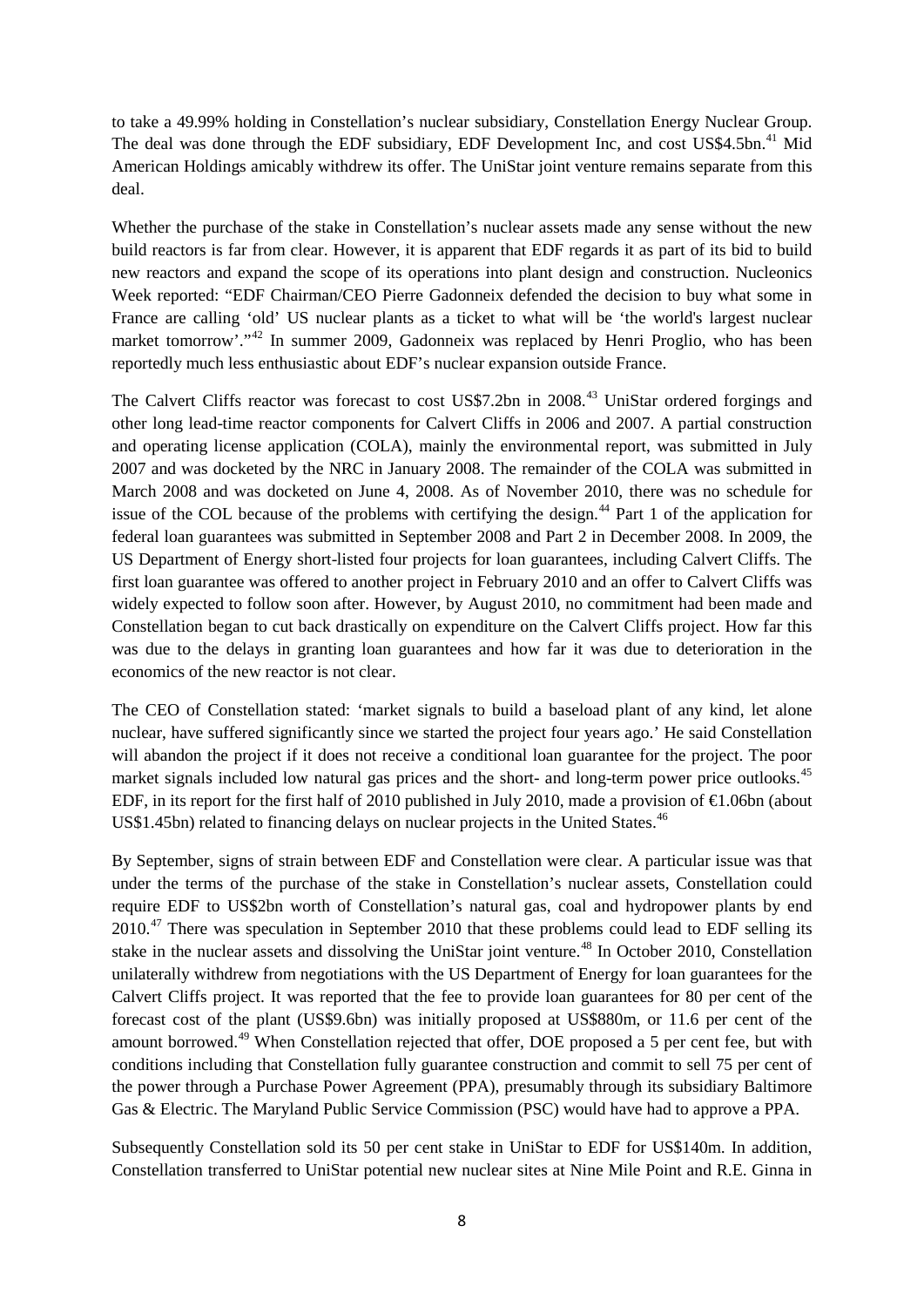New York as well as Calvert Cliffs. The agreement requires EDF to transfer 3.5 million of the shares it owns in Constellation and to give up its seat on Constellation's board and in exchange, Constellation gave up the option to require EDF to buy Constellation's fossil fuel capacity.<sup>[50](#page-22-8)</sup>

EDF was reported to be keen to proceed with the Calvert Cliffs project but US law does not allow US nuclear reactors to be owned, controlled or dominated by foreign companies or governments, so EDF would need to find a new partner to proceed. It is not clear whether loan guarantees could be offered to UniStar in advance of a new US partner being agreed and whether the fee would be the same.

While the political wrangling about how much Congress will be prepared to allow the US DOE to offer in loan guarantees, the deteriorating prospective economics for new nuclear reactors and the economic risk they pose to their owners may mean that relatively few loan guarantees are granted. The projects most likely to go ahead are those with the 'belt and braces' of Federal loan guarantees and a state regulatory body that commits to allowing the utility to recover its costs from consumers. Calvert Cliffs and Bell Bend would be exposed to the PJM electricity market and therefore could expect no support from the state regulator. If the Calvert Cliffs project does collapse and an existing project, such as Bell Bend cannot be brought in to replace it, it is hard to see how the EPR could survive in the USA. This would be a severe blow to EDF and Areva, both of which have invested a large amount of cash and their credibility in opening up the US market to the EPR.

## <span id="page-8-0"></span>**Future prospects**

The EPR is competing in a number of other markets where Areva NP hopes it will be the basis for series ordering, in particular the UK and Italy.

#### <span id="page-8-1"></span>**UK**

The UK government's program is based on very different underlying assumptions than that of the United States. The UK government did not claim that nuclear power would be directly competitive with fossil fuels, but if a carbon price of €36/tonne was assumed, it would be competitive. Both the Labour government up to May 2010 and the successor Conservative/Liberal Democrat coalition seem heavily committed to reviving nuclear ordering in the United Kingdom. However, all three parties have stated that orders should only be placed if they do not involve public subsidies. Ordering would therefore take place without subsidy, provided a few non-financial enabling decisions were taken, particularly on planning processes and certification of designs. In 2008, when the government revisited nuclear economics, it assumed the construction cost was £1,250/kW (\$2,000/kW).

The government's nuclear regulator, the Nuclear Installations Inspectorate of the Health and Safety Executive (HSE), started to examine four separate designs in 2007 including the Areva NP EPR and the Toshiba/Westinghouse AP1000. The rationale was that up to three designs would be finally certificated, thus giving utilities a choice of designs. In fact, the other two designs were quickly withdrawn leaving just the EPR and AP1000.

Three utilities have made significant commitments to UK ordering: EDF, RWE, and E.ON – the latter two in a consortium called Horizon. EDF took over the UK nuclear generation company, British Energy, for about  $\bigoplus$  5 billion in 2008, while RWE/E.ON have purchased sites in 2009 adjacent to existing nuclear power plants for several hundred million Euros. Both EDF and the RWE/E.ON consortium expect to order 4 units, for a total of 10 to 12 GW of capacity. EDF is expected to order the EPR, while the RWE/E.ON consortium has yet to choose its supplier.

EDF heavily committed itself to nuclear ordering in the United Kingdom with its purchase in 2009 of British Energy. The price seemed far above the value of the assets being acquired and only has any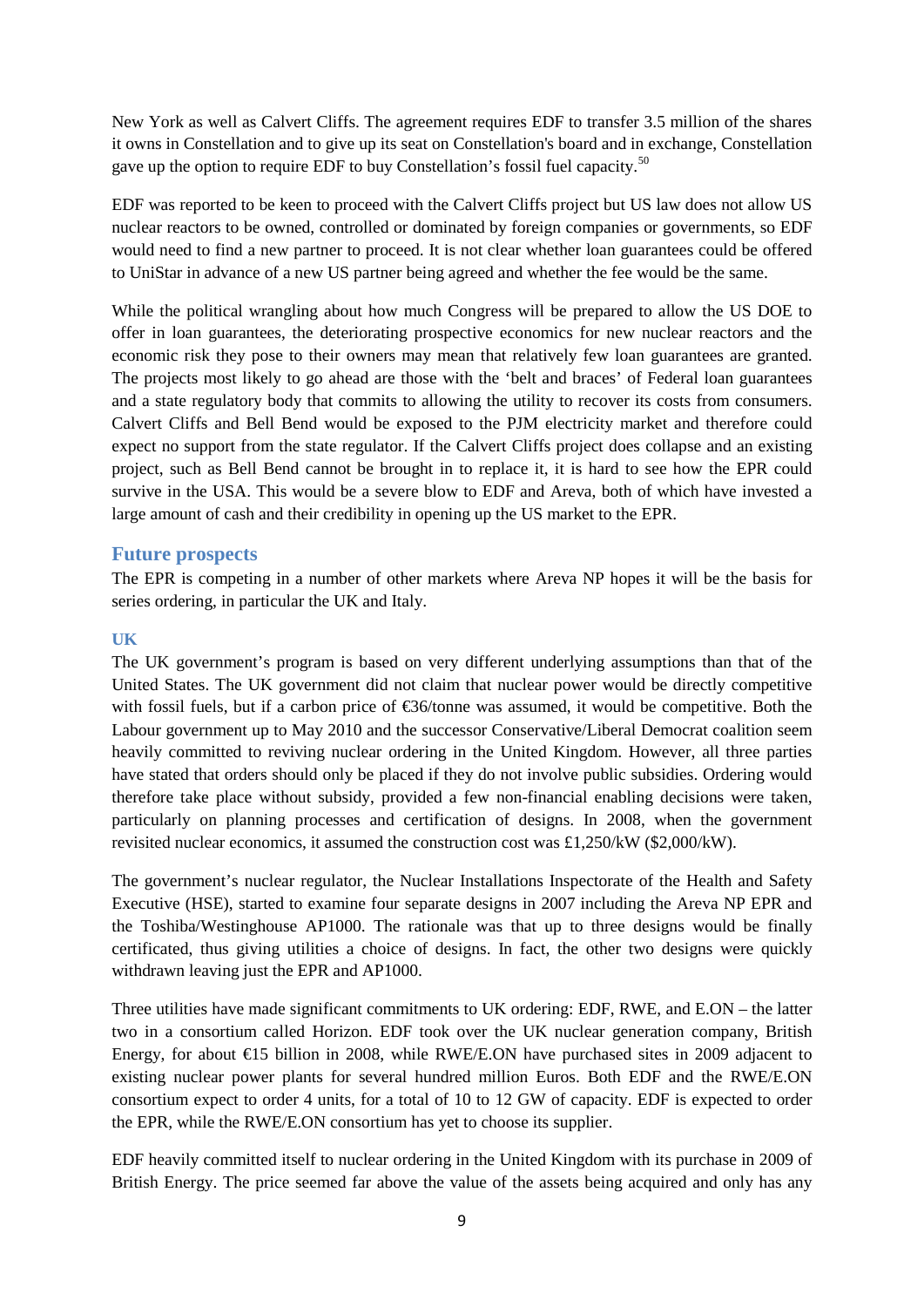logic if new nuclear orders are placed. British Energy went bankrupt in 2002 because its operating costs, then about £16/MWh, were marginally higher than the price it received for electricity. Since then, operating costs have grown every year and by 2008/09, the operating costs had risen to £41.3/MWh. British Energy only remained solvent because of the extremely high wholesale electricity prices that prevailed in that period – British Energy received £47/MWh in that period. If operating costs continue to rise and/or wholesale electricity prices fall (by the end of 2009, they were well below the 2008 peak), British Energy will be at risk of collapse again.

The RWE/E.ON consortium had invested a few hundred million pounds in options to buy sites, but if it did not take up these options, it could walk away from a British nuclear program at little cost. By the start of 2010, the UK was still 3-4 years from completing safety assessment of the design and getting planning permission for specific sites – the point when a firm order could be placed.

#### <span id="page-9-0"></span>**Italy**

In 1987, a referendum led to the closure of the four operating nuclear power plants in Italy and the abandonment of work on construction of another nuclear station. The Berlusconi government has introduced legislation that would pave the way for the reintroduction of nuclear power in Italy. Four 1650 MW EPRs could be built, with construction starting as early as 2013, under an agreement signed in February 2009 by the French utility, EDF, and the largest Italian utility, ENEL. ENEL has not selected the sites for these units yet. It has said the cost would be about €4-4.5 billion each or \$3,600- $4,000/kW$ .<sup>[51](#page-22-9)</sup> There has been speculation about other competing bids to build nuclear power plants – for example, a consortium led by A2A, the Milan-based utility offering AP1000s – but these projects are much less advanced than those of ENEL.<sup>[52](#page-22-10)</sup>

#### <span id="page-9-1"></span>**India**

It has been reported that a memorandum of understanding (MOU), including the intention to build two EPRs, would be signed in February 2009 between Areva and the state-owned Nuclear Power Corporation of India Limited.<sup>[53](#page-22-11)</sup> Even if this MOU is signed, it is far from being a firm order and many MOUs come to nothing, for example, if financing cannot be arranged.

#### <span id="page-9-2"></span>**Other markets**

President Sarkozy has announced that a second EPR in France will be ordered in 2011 for the Penly site. It is unlikely there will be scope for many further orders for France given that France already has more baseload electricity capacity than it can readily use and with plans to operate existing reactors for up to 60 years instead of the earlier expectations of 40 years, it will not be till after 2035 when the existing reactors begin to be retired. The Penly plant was to be built by EDF, which would have a 50 per cent stake in it, with the other stakes being held by the other major French utility, GDF Suez (25 per cent) and ENEL (the main Italian utility), E.ON (a large German utility and the oil company, Total, each with 8.33 per cent. However, in September 2010, GDF Suez, which was disappointed not to have been given the job of building the plant, announced their withdrawal from the project.<sup>[54](#page-22-12)</sup> There were reports that GDF Suez was hoping to lead construction of a reactor at another site, using the Areva 'Atmea' design (see below).<sup>[55](#page-22-13)</sup>

The Finnish Parliament has voted to allow construction of two additional nuclear reactors by two different consortia. Both consortia have named the EPR as one of three or four options they might choose. It is far from certain whether these orders will be placed, and if they are, whether the EPR will be chosen, especially given the poor performance of the EPR at the Olkiluoto site.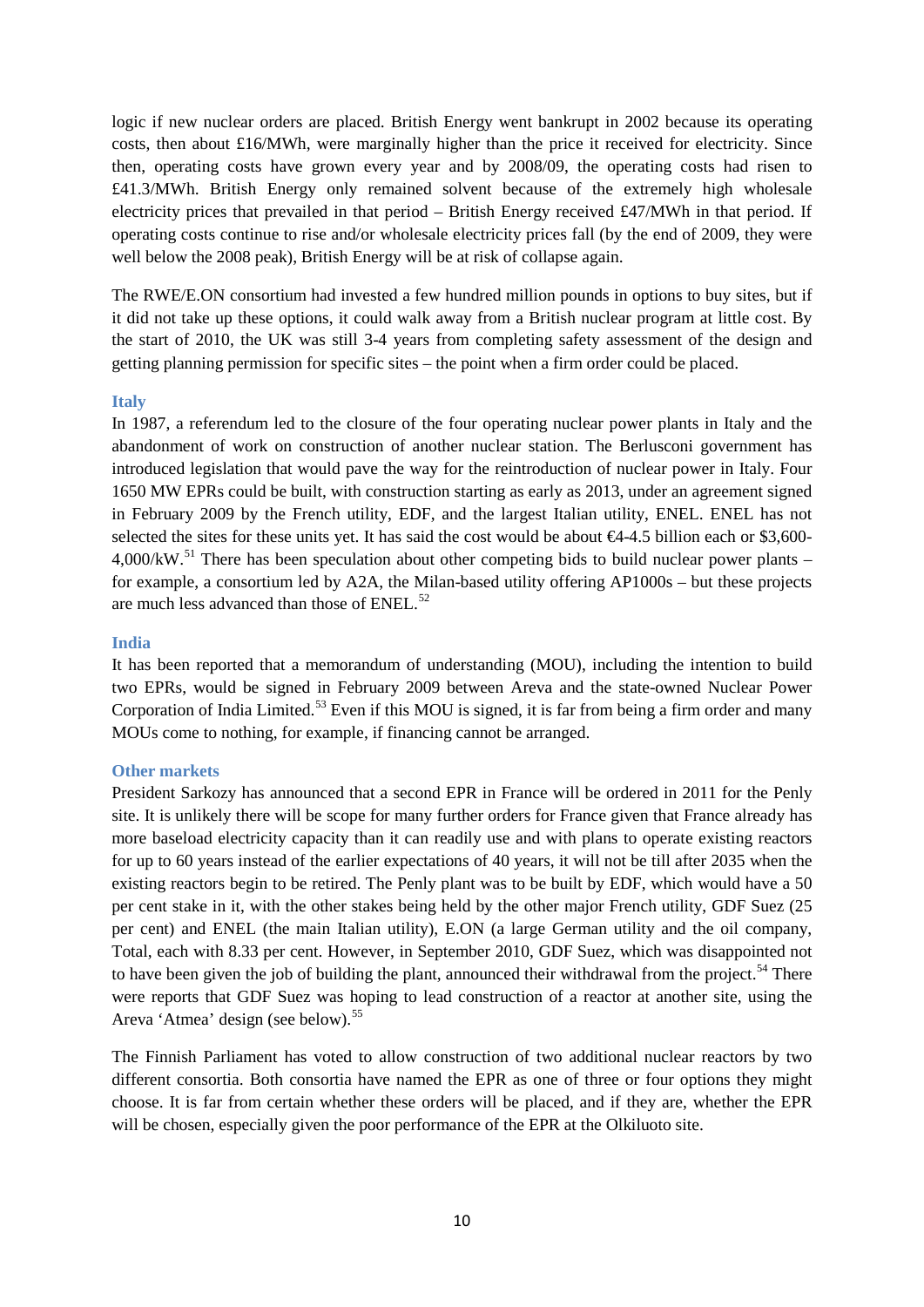In July 2010 in the Canadian province of New Brunswick, Areva, the New Brunswick government and New Brunswick Power announced that they would examine the feasibility of building a lightwater nuclear reactor in the province by 2020. However, in September 2010, the incoming Premier for the province announced the agreement would go on the back-burner.<sup>[56](#page-22-14)</sup>

## <span id="page-10-0"></span>**Construction experience**

While utilities and governments will be interested in the theoretical attractions of new designs, it will be actual experience of building and operating these new designs that will be crucial in determining their success. By October 2010, no EPR was yet in service but four were under construction, one in Finland (Olkiluoto), one in France (Flamanville) and two in China (Taishan).

#### <span id="page-10-1"></span>**Olkiluoto**

The Olkiluoto-3 reactor order of December 2003 was the first nuclear order in Western Europe and North America since the 1993 Civaux-2 order in France and the first order outside the Pacific Rim for a Generation III/III+ design. The Finnish electricity industry had been trying to get Parliamentary approval for a new nuclear unit since 1992. This was finally granted in 2002. The Olkiluoto-3 order was a huge boost for the nuclear industry in general and Areva NP in particular. Industry anticipated that, once complete, the plant would provide a demonstration and reference for other prospective buyers of the EPR.

The contract price for Olkiluoto-3 was reported in 2004 to be  $\epsilon$ 3bn for a 1600 MW reactor.<sup>[57](#page-22-15)</sup> Subsequently, the price was reported to be  $\epsilon 3.2$ bn<sup>[58](#page-22-16)</sup> or  $\epsilon 3.3$ bn.<sup>[59](#page-22-17)</sup> Safety approval was given by the Finnish regulator, STUK, in March 2005 and substantive work on-site started in August 2005. At the time the contract was signed, the value was equivalent to about US\$3.6-4.0bn (depending on the contract price) or about \$2250-2475/kW ( $\bigoplus$ =US\$1.2). This cost included financing and two reactor cores, so the cost per kW in overnight terms would have been somewhat lower, although given the very low rate of interest charged (2.6%), finance costs would be low.

Although the total cost was well above the nuclear industry's target of US\$1000/kW of only a few years previously, it was still regarded by many critics as a 'loss-leader'. Areva NP had been trying to persuade either EDF or one of the German utilities to place an order for an EPR since the late 1990s<sup>[60](#page-22-18)</sup> and there were fears that if an order for the EPR was not placed soon, AREVA NP would start to lose key staff<sup>[61](#page-22-19)</sup> and the design would become obsolete.<sup>[62](#page-22-20)</sup> Areva NP also needed a 'shop window' for EPR technology and Olkiluoto-3 would serve as a reference plant for other orders. As an additional incentive and at the request of the customer, Areva NP offered the plant on 'turnkey' or fixed price terms. It also took responsibility for the management of the site and for the architect engineering, not just the supply of the 'nuclear island'. This was not a role it was accustomed to. For the 58 PWRs Areva NP's predecessor, Framatome, had supplied for France, as well as for the foreign projects including those in China and South-Africa, it was EDF that had provided these services.

The Olkiluoto project has gone seriously wrong since construction started. By August 2010, Areva NP acknowledged that the estimated cost had reached €5.7bn (an additional €367m was acknowledged in the 2009 accounts), which at the prevailing exchange rate of  $\epsilon = USS1.35$ represented a cost of US\$4800/kW. $^{63}$  $^{63}$  $^{63}$  The contract is also the subject of an acrimonious dispute between Areva NP and the customer, Teollisuuden Voima Oy (TVO). Areva NP claims compensation of about €1bn for alleged failures of TVO. TVO, in a January 2009 counterclaim, is demanding  $\epsilon$ 2.4bn in compensation from Areva NP for delays in the project.<sup>[64](#page-22-22)</sup>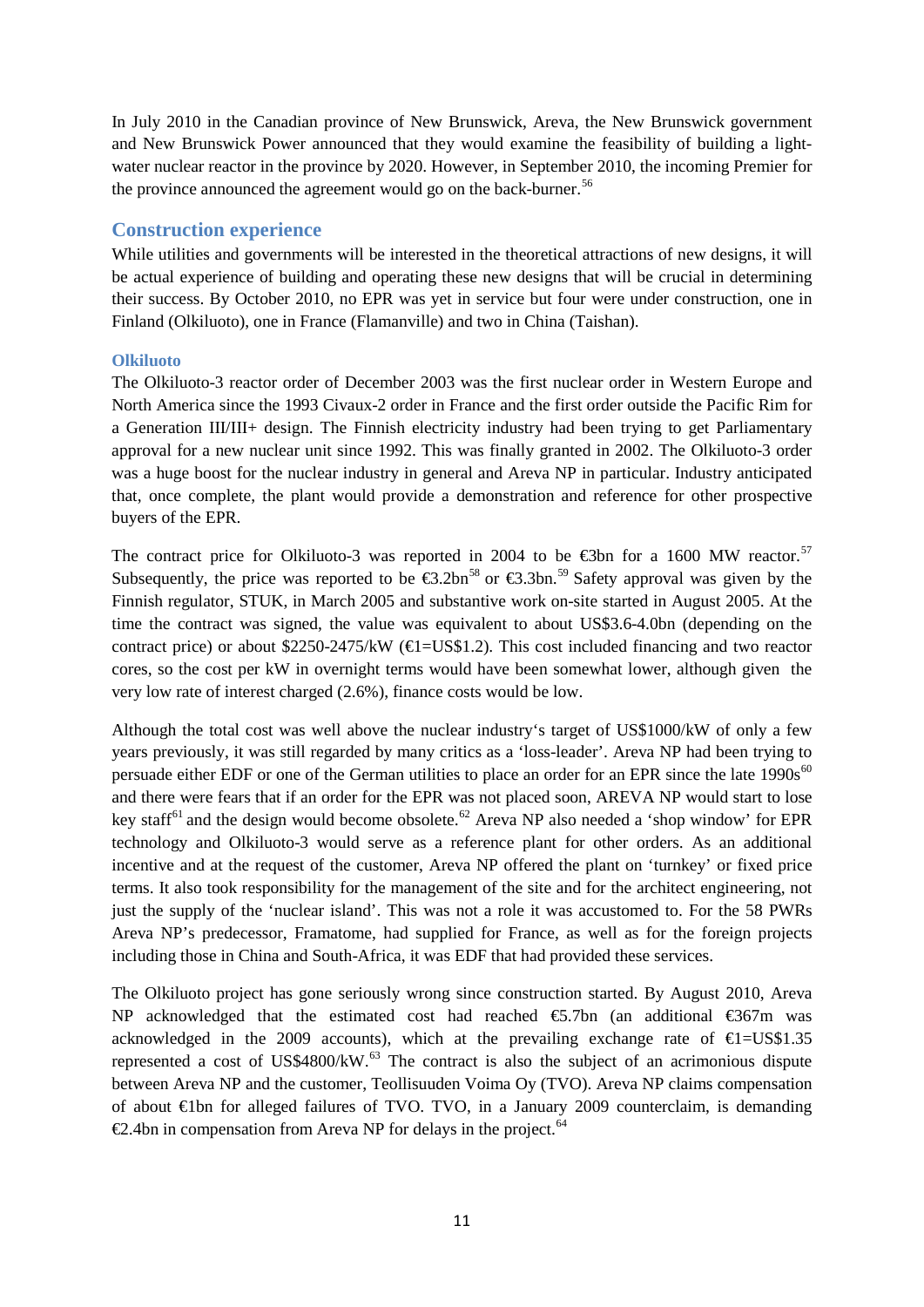| <b>Date</b>     | Event                                                                                                                                                                                                              |
|-----------------|--------------------------------------------------------------------------------------------------------------------------------------------------------------------------------------------------------------------|
| 4/04            | STUK: 'We are getting the documents late. They (Areva) aren't reserving enough time for our review                                                                                                                 |
|                 | and they don't have all the information required by our guides.' <sup>65</sup>                                                                                                                                     |
| 10/05           | Pouring of base slab delayed by concerns about strength of concrete. Manufacturing of reactor                                                                                                                      |
|                 | pressure vessel and steam generators "a few weeks" behind the original schedule <sup>66</sup>                                                                                                                      |
| 2/06            | Problems with qualifying pressure vessel welds and delays in detailed engineering design put                                                                                                                       |
|                 | construction more than six months behind schedule <sup>67</sup>                                                                                                                                                    |
| $3/06$          | STUK opened an investigation into manufacturing and construction problems <sup>68</sup>                                                                                                                            |
| $5/06$          | Despite measures including two shifts on site and three shifts at Areva's component manufacturing                                                                                                                  |
|                 | plant, work is eight to nine months behind schedule. <sup>69</sup>                                                                                                                                                 |
| $7/06$          | TVO acknowledges delay now 1 year. STUK investigation: An extremely tight budget and timetable,                                                                                                                    |
|                 | supplier inexperience, poor subcontractor control and regulators' difficulty in assessing information                                                                                                              |
|                 | have caused confusion and quality control problems that have delayed the Olkiluoto-3 project <sup>70</sup>                                                                                                         |
| 10/06           | Areva takes provision of ca $\bigoplus$ 00m for Olkiluoto project <sup>71</sup> 3 out of 4 'hot legs' not made to                                                                                                  |
|                 | specification. <sup>72</sup> Project manager replaced <sup>73</sup><br>Delay estimated at 18 months <sup>7</sup>                                                                                                   |
| 12/06<br>$1/07$ | Areva NP: Areva-Siemens cannot accept 100 % compensation responsibility, because the project is                                                                                                                    |
|                 | one of vast co-operation. The building site is joint so we absolutely deny 100 % compensation                                                                                                                      |
|                 | principle' TVO: 'I don't believe that Areva says this. The site is in the contractor's hands at the                                                                                                                |
|                 | moment. Of course, in the end, TVO is responsible of what happens at the site. But the realisation of                                                                                                              |
|                 | the project is Areva's responsibility' <sup>75</sup>                                                                                                                                                               |
| $5/07$          | TVO and Areva agree design not complete enough when contract signed. STUK: 'a complete design                                                                                                                      |
|                 | would be the ideal. But I don't think there's a vendor in the world who would do that before knowing                                                                                                               |
|                 | they would get a contract. That's real life. <sup>76</sup>                                                                                                                                                         |
| 8/07            | Problems meeting requirements to withstand an airplane crash mean delay 2 years <sup>77</sup>                                                                                                                      |
| 9/07            | Steel containment liner repaired in 12 places to fix deformations and weld problems <sup>78</sup> Areva                                                                                                            |
|                 | acknowledges further financial provisions for losses but does not quantify them. Independent estimate                                                                                                              |
|                 | €500-700 $m^{79}$                                                                                                                                                                                                  |
| 6/08            | TVO site manager replaced $80$                                                                                                                                                                                     |
| 10/08           | Delay now estimated at 3 years <sup>81</sup> Manufacturer of containment liner failed to obey an order to stop                                                                                                     |
|                 | welding after a STUK-TVO inspection discovered that an incorrect welding procedure was being                                                                                                                       |
|                 | used <sup>82</sup> Areva initiates arbitration proceedings in Arbitration Institute of the Stockholm Chamber of                                                                                                    |
|                 | Commerce over 'a technical issue' <sup>83</sup>                                                                                                                                                                    |
| 12/08           | Areva announces further loss provisions. Independent estimates €1.3bn <sup>84</sup>                                                                                                                                |
| 12/08           | Letter from STUK Director General top CEO Areva: 'I cannot see real progress being made in the                                                                                                                     |
|                 | design of the control and protection systems.' 'This would mean that the construction will come to a<br>halt and it is not possible to start commissioning tests.' 'the attitude or lack of professional knowledge |
|                 | of some persons who speak in the expert meetings on behalf of that organisation prevent to make                                                                                                                    |
|                 | progress in resolving the concerns <sup>85</sup>                                                                                                                                                                   |
| 1/09            | Delay acknowledged to be 3.5 years. <sup>86</sup> Siemens announces withdrawal from Areva NP. <sup>87</sup> Areva-                                                                                                 |
|                 | Siemens file a second arbitration proceeding against TVO. <sup>88</sup> Areva asking for $\in$ bn in compensation.                                                                                                 |
|                 | TVO counterclaiming for $\epsilon$ 2.4bn for 'gross negligence' <sup>89</sup> TVO expects arbitration to take several                                                                                              |
|                 | years <sup>90</sup>                                                                                                                                                                                                |
| 3/09            | Areva admits cost over-run now $\text{\textsterling}1.7\text{bn}^{91}$                                                                                                                                             |
| 06/10           | TVO reports further delay till 2013 to completion of the plant. <sup>92</sup> Delay confirmed by Areva NP <sup>93</sup>                                                                                            |
| 07/10           | Areva booked $\text{\textsterling}67m$ in new charges on expected losses with Olkiluoto. <sup>94</sup>                                                                                                             |

**Table 2 Timetable of problems at Olkiluoto 3**

Sources: As per endnotes

It seems unlikely that all the problems that have contributed to the delays and cost-overruns have been solved (see Table 2); the final cost could be significantly higher. The result of the claim and counterclaim arbitration between Areva NP and TVO will determine how the cost over-run will be apportioned. It is far from clear that TVO could survive financially if it had to shoulder a significant proportion of these costs. Even Areva, despite it being controlled by the French government had its credit rating reduced to BBB+, partly because of these problems<sup>[95](#page-23-7)</sup> and it would hardly be good for business if its customer was put out of business by the purchase of an EPR.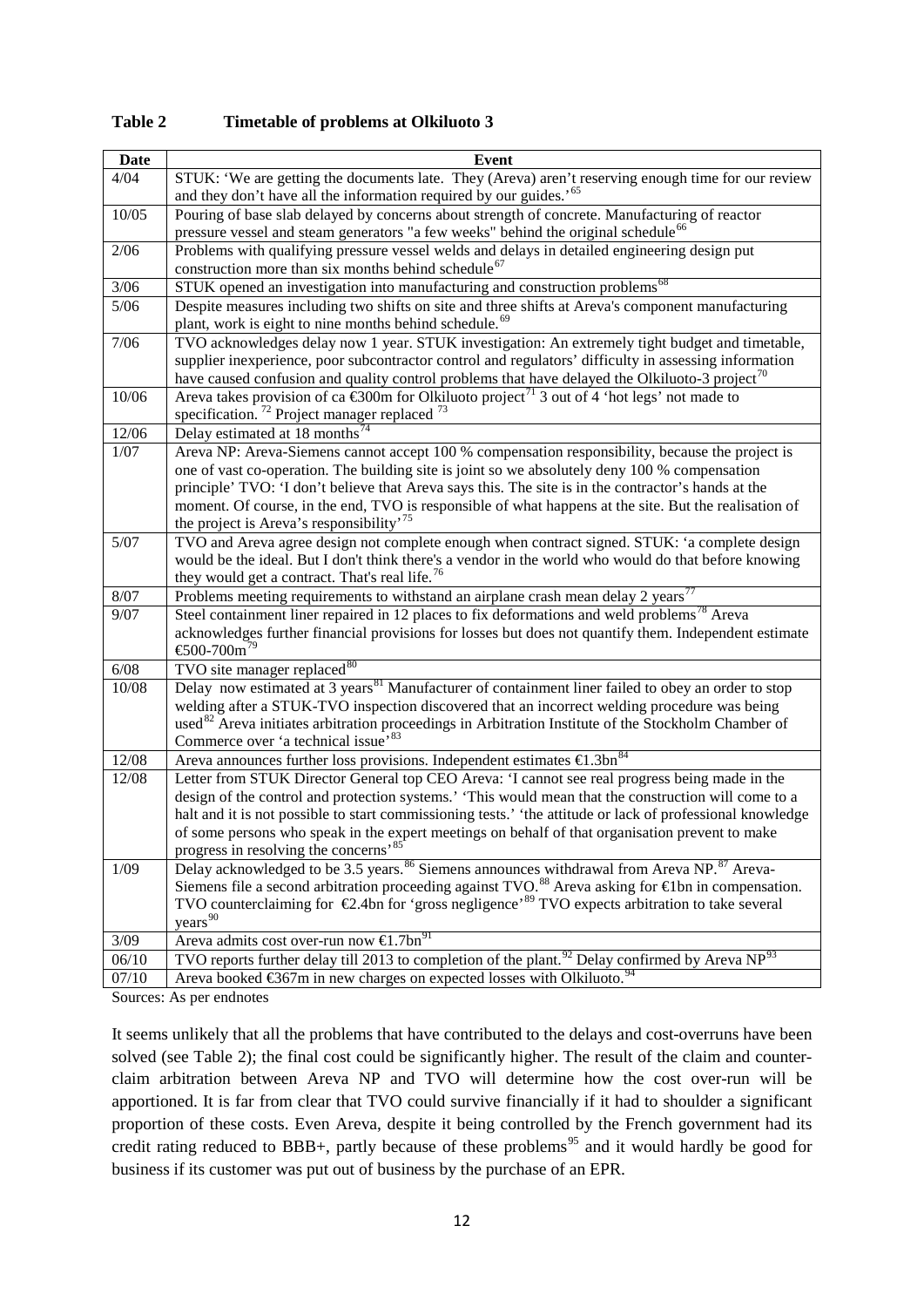## <span id="page-12-0"></span>**Flamanville**

EDF finally ordered an EPR reactor in January 2007, to be located at their Flamanville site. This reactor was rated at 1630 MW<sup>[96](#page-23-8)</sup> and construction commenced in December 2007.<sup>[97](#page-23-9)</sup> In May 2006, EDF estimated the cost would be  $\epsilon$ 3.3bn.<sup>[98](#page-23-10)</sup> At that time ( $\epsilon$ I=US\$1.28), this was equivalent to US\$2590/kW. This cost however did not include the first fuel or finance costs, so the overnight cost, which conventionally includes fuel but not finance costs would have been somewhat higher.

EDF did not seek a turnkey contract and chose to manage the contracting, for example, letting contracts for the turbine generator and the architect engineering. How far these decisions were influenced by the poor experience at Olkiluoto and how far they were influenced by the need EDF saw to maintain in-house skills is not clear.

In May 2008, the French safety regulatory authorities temporarily halted construction at Flamanville because of quality issues in pouring the concrete base mat.<sup>[99](#page-23-11)</sup> Delays had led the vendor, Areva NP to forecast the reactor would not be completed until 2013, a year late, but in November 2008, EDF claimed the delays could be made up and the reactor finished by the original schedule of  $2012^{100}$  $2012^{100}$  $2012^{100}$  EDF did admit that the expected construction costs for Flamanville had increased from  $\epsilon$ 3.3 billion to  $\epsilon$ 4 billion.<sup>[101](#page-23-13)</sup> This was then equivalent to US\$3,265/kW ( $\in$ IUS\$1.33), substantially more than the Olkiluoto contract price, but far below the levels being quoted in the USA and the current cost of Olkiluoto. An Areva official suggested that the cost of an EPR will now be at least €4.5bn, although it was not specified whether this was an overnight cost.<sup>[102](#page-23-14)</sup> In January 2010, French unions reported that the project was then running at least two years behind schedule.<sup>[103](#page-23-15)</sup> These reports, originally denied by EDF, were confirmed by them in July 2010, when it also acknowledged that costs were by then running at  $\in$ 1.7bn over the original  $\in$ 3.3bn budget.<sup>[104](#page-23-16)</sup> In October 2010, Le Figaro reported a further delay of a year at Flamanville citing 'several' sources. EDF have denied this report.<sup>[105](#page-23-17)</sup>

| Date   | Event                                                                                                                                                                                                                                                                                                                                                                                                                                             |
|--------|---------------------------------------------------------------------------------------------------------------------------------------------------------------------------------------------------------------------------------------------------------------------------------------------------------------------------------------------------------------------------------------------------------------------------------------------------|
| 5/06   | EDF decides to proceed with Flamanville $3^{106}$                                                                                                                                                                                                                                                                                                                                                                                                 |
| 7/06   | Site work commenced. Target construction time 54 months, construction cost $\bigoplus$ .3bn excluding<br>finance and fuel <sup>107</sup> <sup>108</sup>                                                                                                                                                                                                                                                                                           |
| 1/07   | NSSS ordered from Areva NP <sup>109</sup>                                                                                                                                                                                                                                                                                                                                                                                                         |
| 4/07   | French government issues construction license <sup>110</sup>                                                                                                                                                                                                                                                                                                                                                                                      |
| 12/07  | First concrete poured $^{111}$                                                                                                                                                                                                                                                                                                                                                                                                                    |
| 3/08   | ASN asks EDF to improve work in several areas involving in particular quality control and<br>organization <sup>112</sup> . Inspection had revealed several problems in the civil construction work, including<br>errors in installation of steel reinforcing bar in the concrete and "inconsistency" between rebar<br>blueprints and the concrete pouring plan. organization for preparing concrete pouring was<br>"insufficient," <sup>113</sup> |
| $5/08$ | ASN requires EDF to stop concrete pouring on May 26 (ban lifted June 17). Problems 'show<br>insufficient discipline on the part of the licensee and insufficient project organization'. Welding<br>anomalies found in one of the four bottom pieces of the steel liner of the containment building 114                                                                                                                                            |
| 10/08  | ASN told Areva to improve its oversight of forgings after procedures used by Italian subcontractor<br>Societe della Fucine were found not to conform to standards. <sup>115</sup>                                                                                                                                                                                                                                                                 |
| 12/08  | EDF acknowledges cost had increased to $\bigoplus$ h due mainly to inflation, and technical & regulatory<br>changes. <sup>116</sup> Construction schedule claimed still to be achievable                                                                                                                                                                                                                                                          |
| 01/10  | Unions claim construction is at least 2 years behind schedule. <sup>117</sup>                                                                                                                                                                                                                                                                                                                                                                     |
| 07/10  | EDF confirms delay and announces expected costs are $\bigoplus$ . 7bn over budget. <sup>118</sup>                                                                                                                                                                                                                                                                                                                                                 |
| 08/10  | ASN asks EDF to modify the architecture of the non-safety instrumentation and control system.                                                                                                                                                                                                                                                                                                                                                     |
| 10/10  | Le Figaro reports a further year delay <sup>120</sup>                                                                                                                                                                                                                                                                                                                                                                                             |

## **Table 3 Timetable of problems at Flamanville 3**

Sources: As per endnotes

Note: ASN = Autorité de sûreté nucléaire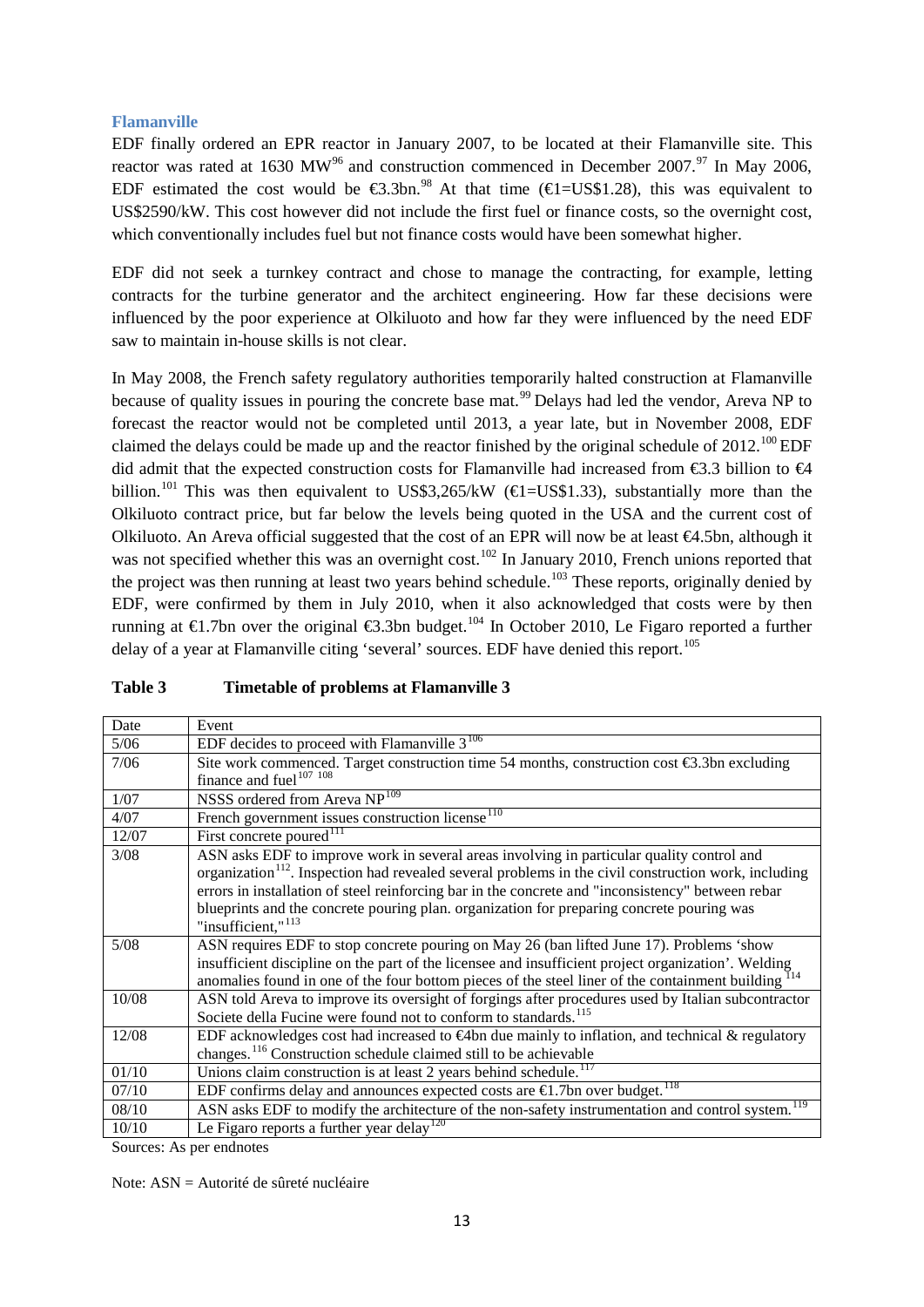#### <span id="page-13-0"></span>**Taishan**

Under the terms of the contract Areva NP won to supply two EPRs to China, the company is only supplying the nuclear island and the contract is not turnkey. EDF is involved in the management of this project and has an equity stake in the reactors.<sup>[121](#page-23-33)</sup> Little reliable, independent information comes out of China on nuclear construction. The IAEA reported that work started on the first Taishan unit in November 2009 and on the second unit in April 2010. In July 2010, the South China Morning Post reported that work on the 'second phase' the Taishan units would not start in the third quarter of 2011 as expected.<sup>[122](#page-23-34)</sup> No reason for the delay was given by the plant owners, but there has been speculation that China was not comfortable with the fact that delays at Olkiluoto and Flamanville meant that the Taishan units would probably be the first EPRs to enter service.

#### <span id="page-13-1"></span>**Safety assessment**

As mentioned previously, there was some confusion about the level of assessment of the EPR that had been carried out by the Finnish and the French regulators when construction started at the Olkiluoto and Flamanville plants respectively. It is now clear that neither had carried out a comprehensive generic safety review.

In August 2007, the UK safety regulator, the HSE launched its Generic Design Assessment (GDA) for the EPR (and three other designs). The timetable called for completion of the generic review in June 2011. There are three possible conclusions to this process:  $123$  (1) if the regulators are fully content, they will issue an HSE Design Acceptance Confirmation (DAC); (2) if they are largely content, they will issue an HSE Interim Design Acceptance Confirmation (DAC) or Environment Agency Interim Statement of Design Acceptability and identify the unresolved GDA Issues; and (3) if the regulators are not content no Design Acceptance Confirmation (DAC) or Statement of Design Acceptability will be issued. By August 2010, the HSE had acknowledged the first and third outcomes were implausible.<sup>[124](#page-23-36)</sup> In the case of the second outcome, the proposer would have to submit a Resolution Plan. However, once an interim DAC has been given, issues not covered by the Resolution Plan would not be considered. The HSE has recognised that it will probably be the first regulator to complete a generic assessment of the EPR and this would leave it in an invidious position if its requirements are seen as less stringent than those of other regulators. The HSE stated in July  $2010$ :<sup>[125](#page-23-37)</sup>

'We had originally hoped that the safety assessment of AP1000 and EPR by their 'home' regulators would be complete well before we completed GDA Step 4 in June 2011 so that we could fully consider their conclusions during our own assessment. However, we now understand that there is significant ongoing safety assessment by the home regulators for both AP1000 and EPR. This is a significant regulatory process concern for us, the implications of which are being considered at present, together with ways of ensuring the best possible international cooperation on and harmonisation of assessment outcomes.'

The HSE claims it will complete the GDA in June 2011, but 'interim' approvals, which would not suffice for construction of the reactors to begin in the UK, appear at the moment to be 'more likely' than final approvals for both designs for the June  $2011$  timeline.<sup>[126](#page-23-38)</sup>

Areva submitted a Standard Design Certification Application to the NRC in December 2007 more than 3 years after Areva NP began discussions with the NRC. At that time, Areva expected that the NRC would complete its technical review in two years, and finish the rulemaking that certifies the design the following year,  $2010$ <sup>[127](#page-23-39)</sup> This proved over-optimistic and in March 2010, after a number of delays, the NRC stated the final certification would not be before June 2012.<sup>[128](#page-23-40)</sup>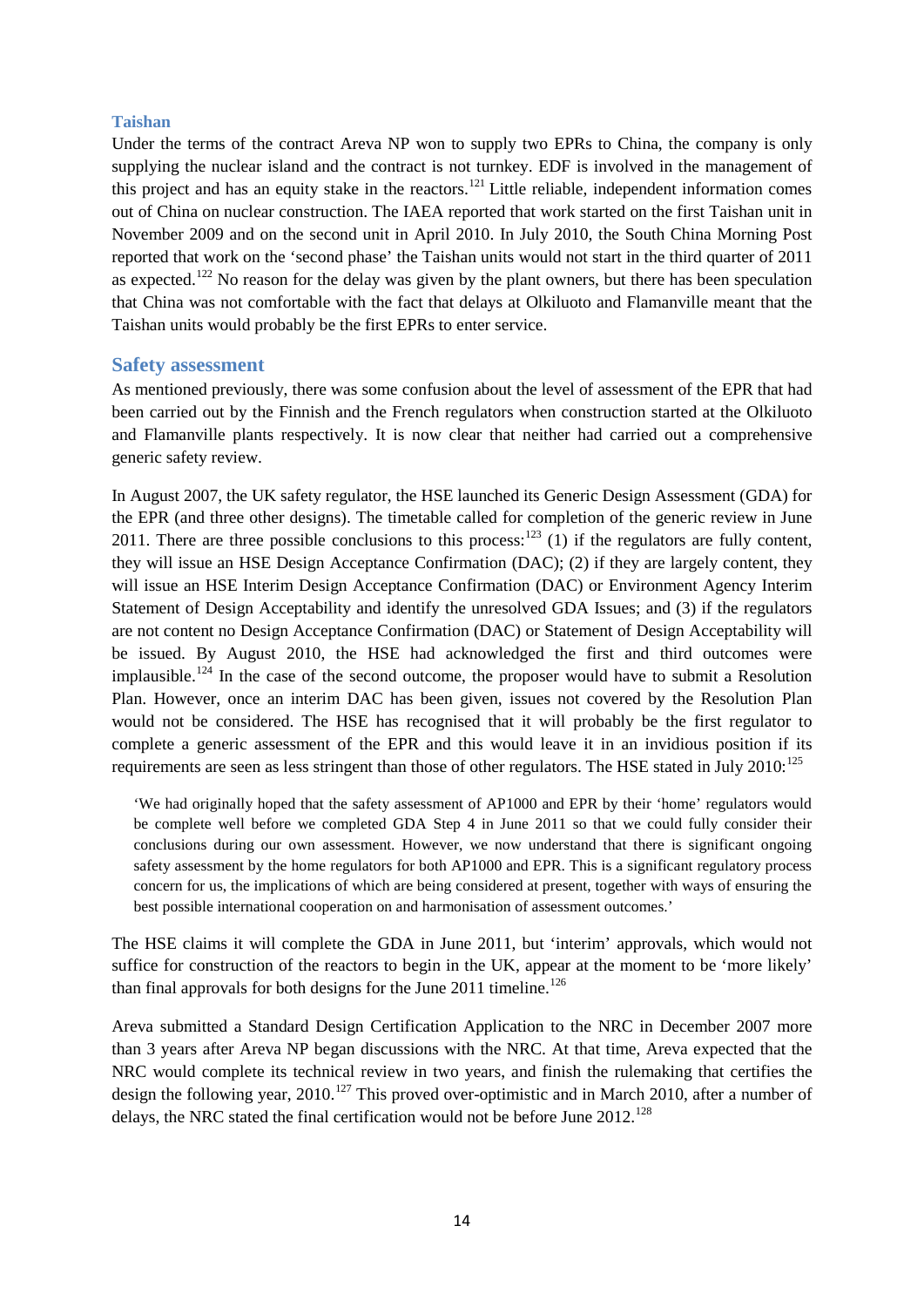#### <span id="page-14-0"></span>**Instrumentation and Control**

Table 2 shows that there were conflicts between Areva and STUK, the Finnish regulator even before construction started. The extent of these was illustrated by a leaked letter from the head of STUK, Jukka Laaksonen, to the CEO of Areva, Anne Lauvergeon in December 2008 (see Annex 1). In April 2009, the HSE classified Instrumentation & Control (I&C) as a 'Regulatory Issue', a particular feature of the design that might not meet UK regulatory standards.<sup>[129](#page-23-41)</sup> In July 2010, the I&C issue remained a Regulatory Issue and while HSE stated in July 2010 that it anticipated that an acceptable solution could be found, it had not received details of the modification proposed. The specific issue raised here, the level of redundancy in the I&C systems was subsequently taken up in a joint statement by the UK, French and Finnish regulators in November 2009.<sup>[130](#page-23-42)</sup> In August 2010, the HSE reported that while they believe that an 'acceptable position can be reached for GDA', this would depend 'on timely and quality responses from EDF and AREVA and we have already noted difficulties with delivery on other C&I issues.'<sup>[131](#page-23-43)</sup>

The US and Chinese regulators were not party to this process, but in July 2010, it was reported that the US NRC had found that the I&C was too complex and interconnected to meet US regulations. The issue was described by an NRC spokesman as being 'a critical path issue that is going to have to be resolved'.[132](#page-23-44) Whether this resolution would delay completion of the review beyond June 2012 is not clear. However, the I&C systems for UK, France, Finland and the USA will now all differ from each other because it is too late to make some changes to the French and Finnish designs.<sup>[133](#page-23-45)</sup>

#### <span id="page-14-1"></span>**Core catchers**

A particular bone of contention has been the need of a 'core-catcher'. In the event of a failure of the emergency core cooling system, this would 'catch' the core if it breached the reactor pressure vessel. There is no international agreement on the need for this feature: it is widely seen as essential for mainland Europe, but not the USA and other countries like Korea. However, this is an expensive system and Anne Lauvergeon blamed the extra cost of this as one of the factors behind the loss of the contract for UAE to a Korean design that does not have a core-catcher.<sup>[134](#page-23-46)</sup> Lauvergeon claimed that safety enhancements designed to prevent any offsite radiological impact — like the core catcher and the reinforced containment made the EPR 15 per cent more expensive than a Generation II PWR.<sup>[135](#page-23-47)</sup>

#### <span id="page-14-2"></span>**Economic issues**

When a 'Nuclear Renaissance' was first mooted, a key element was the use of so-called Generation III+ designs, which would be safer, simpler, cheaper and easier to build than earlier designs. This, it was claimed, would overcome the problems that had led to the dramatic reduction in ordering from the mid-80s onwards. Particularly strong claims were made on costs with vendors claiming their new designs could be built for US\$1000/kW. As noted above, cost was a particular issue from the start with the EPR and cost claims for it were not as aggressive as for some of the other designs. Nevertheless, in 1998, NPI claimed reactors could be built for US\$1415/kW.<sup>[136](#page-24-0)</sup> In 2001, A US executive of Framatome claimed the EPR could be built in the USA for US\$1320/kW.<sup>[137](#page-24-1)</sup>

In 2003, TVO's studies for Olkiluoto envisaged that it would be able to buy a nuclear reactor for US\$1800/kW or less. EDF's studies from the same year assumed a cost of  $E275/kW$ , then about US\$1450,<sup>[138](#page-24-2)</sup> while the French government was even more optimistic in September of that year, assuming  $€1043/kW$ .<sup>[139](#page-24-3)</sup> These forecasts were revealed to be hopelessly unrealistic when it emerged that the winning bid for Olkiluoto was actually €3bn equivalent to €1875/kW or US\$2300/kW.

In May 2006, when EDF ordered Flamanville, the cost estimated by EDF was reported to be  $\epsilon$ 3.3bn, essentially the same as for Olkiluoto given inflation and the higher expected output  $(1630MW)^{140}$  $(1630MW)^{140}$  $(1630MW)^{140}$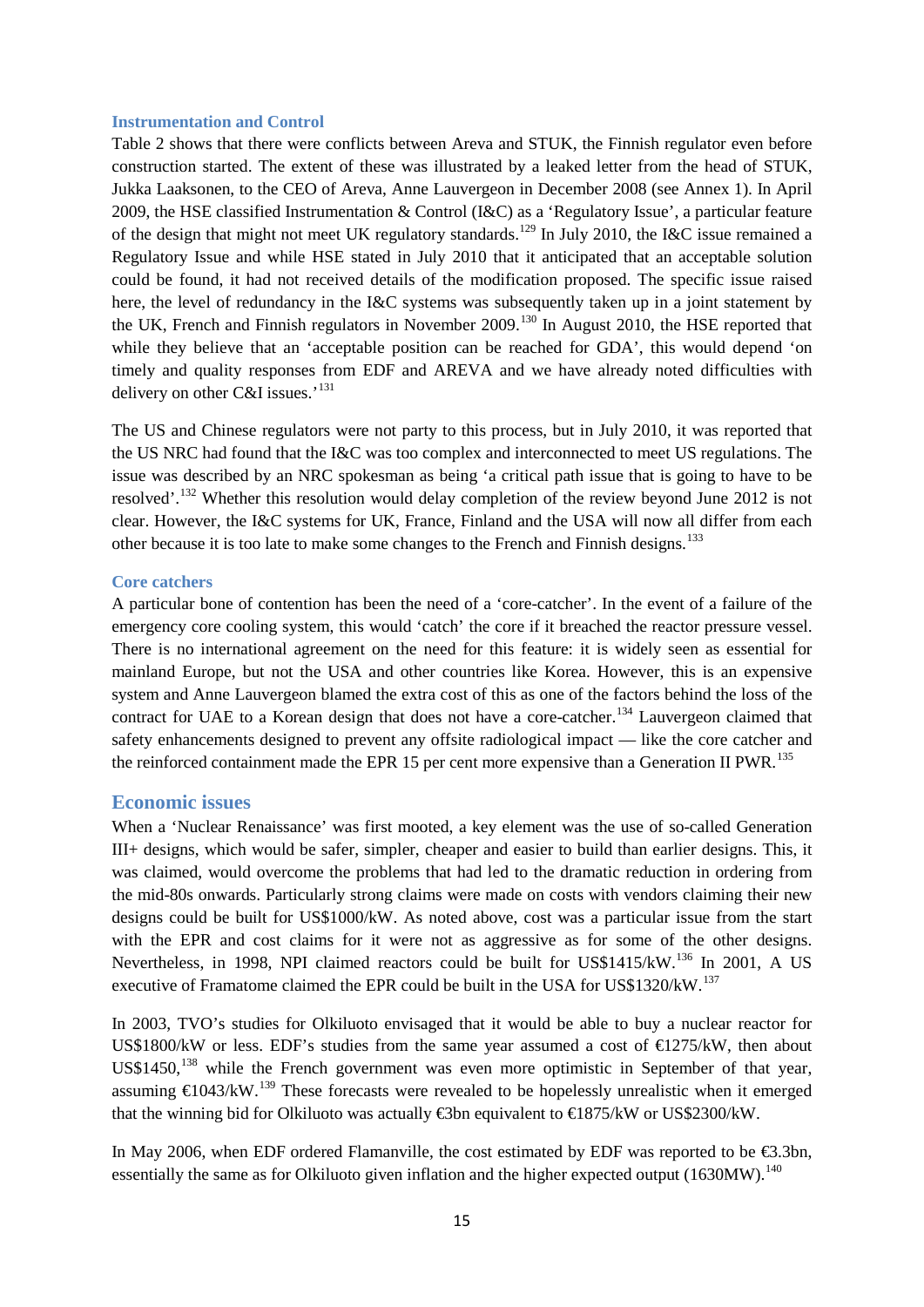Costs at the Olkiluoto and Flamanville plants escalated rapidly, but it was not clear how far this was due to an underlying underestimate of costs and how far it was due to specific errors. Initial cost estimates for US EPRs were no less unrealistic with Areva and Unistar claiming overnight costs of US\$1600-2000/kW in 2005.[141](#page-24-5) By 2008, Unistar was still estimating only US\$2400/kW (2005 dollars).[142](#page-24-6) However by August of that year, the Unistar CEO, Mayo Shattuck suggested that the cost would be at the mid- to upper-end of the range US\$4500-6000/kW (US\$7.2-9.6bn).<sup>[143](#page-24-7)</sup>

Reports of bids for international contests produced even higher projected costs. In South Africa, Eskom expected a construction cost of US\$2,500/kW. In January 2008, Eskom received two bids in reply to its call for tenders from November of the previous year for 3200 to 3400 MW of new nuclear capacity in the near term and up to 20,000 MW by 2025. One bid was from Areva for two EPRs (plus 10 more for the long-term) and the other from Westinghouse for the three AP1000s (plus 17 more in the long term).<sup>[144](#page-24-8)</sup> Both claimed their bids were "turnkey," but whether they were really turnkey in the fixed price sense or whether they were simply for the whole plant is not clear. It was later reported that the bids were for around  $$6,000/kW$  – more than double the expected price.<sup>[145](#page-24-9)</sup>

In 2007, Ontario Power Authority (OPA), the public body responsible for planning the Ontario power system, had assumed nuclear power plants could be built for about C\$2,900/kW.<sup>[146](#page-24-10)</sup> In June 2008, the Canadian government announced Darlington in Ontario as the site for a two-unit new build project and on May 20, 2009, information leaked that the Ontario government had chosen AECL as the leading bidder over Areva and Westinghouse to start building the first new nuclear plants in Canada in 25 years. Two new reactors were projected to start operating by 2018. However, the provincial government reportedly conditioned any go-ahead on financial guarantees by the federal government to cover the financial risks involved. Three bids were received, one from Areva and one from AECL, although only the AECL bid complied with the requirement that the vendor assume the construction risk. There was a press report on the size of the bids. This suggested that Areva's non-compliant bid was C\$23.6 billion (US\$21 billion) for two EPRs (1600 MW each) or C\$7,375/kW (US\$6,600/kW). AECL and Westinghouse's bids were higher. Ontario decided to suspend the tender. Subsequently, Areva disputed the published bid price, but they were not willing to supply the actual price they bid.

In December 2009, the UAE ordered four nuclear reactors from Korea using AP1400 technology, beating opposition from consortia led by EDF (including GDF Suez, Areva, and Total with the EPR) and GE-Hitachi.<sup>[147](#page-24-11)</sup> The contract is with Korean Electric to build and operate the reactors, the first coming on-line at an unspecified site in 2017 and the last by 2020. The terms of the deal and what is included are not clear, although the contract is reported to be worth \$20.4 billion. The Korean bid was reported to be \$16 billion lower than the French bid.<sup>[148](#page-24-12)</sup>

The response from Areva to this failure was particularly vitriolic. The CEO , Anne Lauvergeon, blamed the extra safety features required by the European market, particularly the core-catcher and a steel-lined double concrete containment that the EPR includes, whereas the winning bid, the Korean APR-1400 has no core-catcher and a single steel containment structure. She seemed to propose that Areva could offer previous generation models (for example, the 1000MW design sold to China in 1980) for export to third world countries.<sup>[149](#page-24-13)</sup>

## <span id="page-15-0"></span>**The Roussely Report**

The French government belatedly realised that commercialisation of the EPR was going badly and in October 2009 commissioned a former CEO of EDF, Francois Roussely, to examine the French nuclear industry. His report was given added point by the failure to win the tender for the UAE in December 2009. This failure was widely seen in France as due to the lack of an integrated offer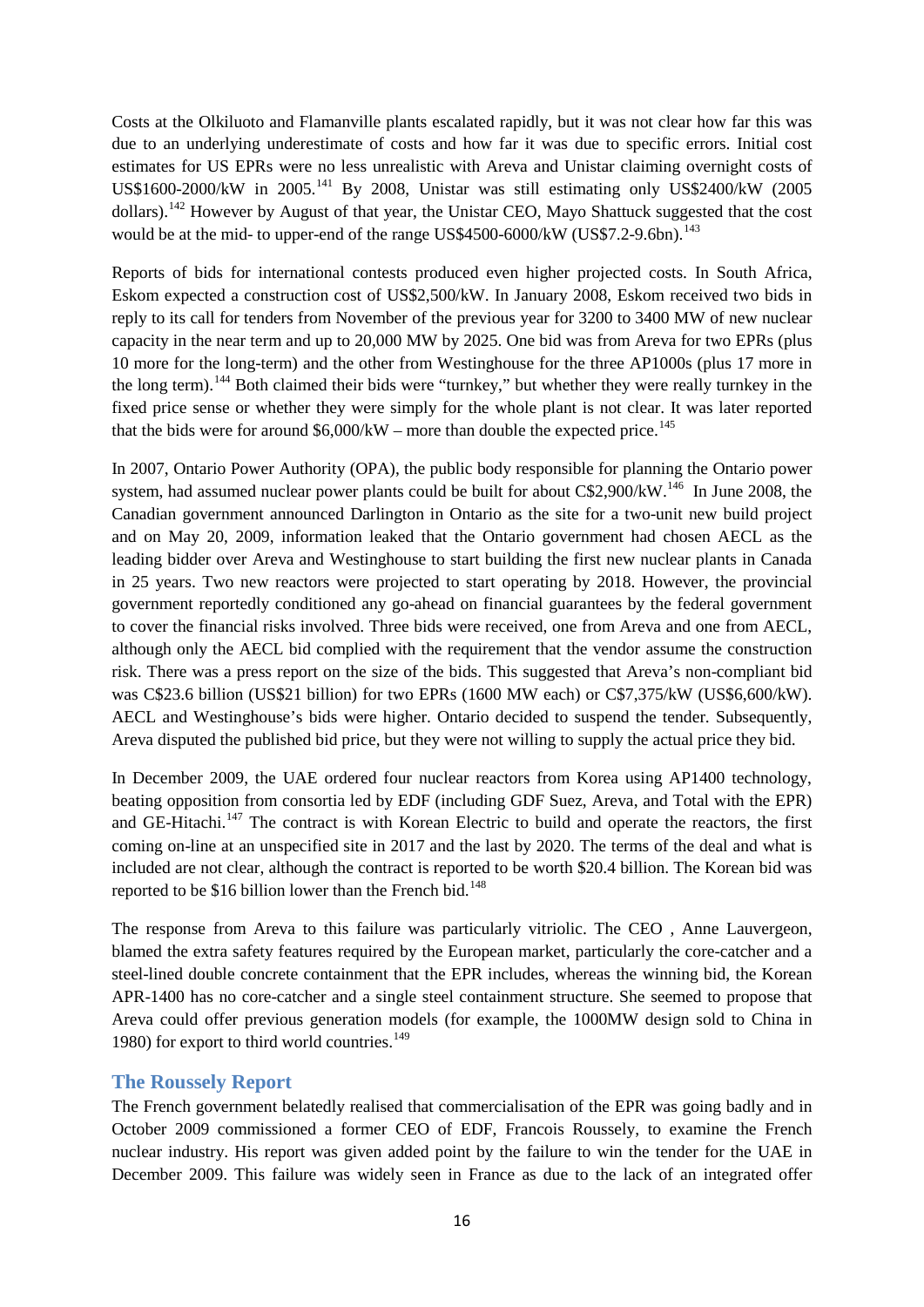including engineering, construction, fuel and waste, as well as equipment supply. The report, 'The Future of the French Civilian Nuclear Sector' was published in July 2010.<sup>[150](#page-24-14)</sup>

Roussely identified two major problems:

- The credibility of the EPR had been seriously damaged by problems at Olkiluoto and Flamanville;
- The capacity factors [reliability] of reactors in France have deteriorated sharply whereas elsewhere in the world, these have improved significantly.

He makes 15 recommendations, 12 described as 'structural' and 3 as 'emergency'. Most of the structural measures seem to be aimed at creating a 'Team France', which would ensure France could offer a unified and comprehensive package for export markets in emerging countries. He recommends that the extension of reactor operating life to 60 years is supported and that further optimisation of the EPR from the feedback of the four reactors under construction and of past achievements be carried out. This optimisation should be carried out jointly by EDF and Areva.

On the problems at Olkiluoto and Flamanville, he recommends only that these reactors be completed with a few delays and as little cost over-run as possible. Lessons from this should be fed back into the construction of the Penly unit and any units ordered for the UK. The issue of poor reliability does not appear to be addressed directly by any of the recommendations. He does recommend that a charter setting out the conditions of employment applicable to all employees of nuclear power in France be introduced and that the mission of the Agence Securité Nucleaire (ASN) be reviewed, but it is not clear how this would address the issue of poor availability.

Of most interest is his diagnosis of the problems with the EPR. He attributes the problems squarely to 'complexity':

'The complexity of the EPR comes from design choices, notably of the power level, containment, core catcher and redundancy of systems. It is certainly a handicap for its construction, and its cost. These elements can partly explain the difficulties encountered in Finland or Flamanville.'

He recommends:

'The EPR should therefore be further optimised based on feedback from reactors under construction and past achievements. This optimisation would be lead jointly by EDF and Areva, in conjunction with ASN, with a view to make the detailed design as safe [as the current design].'

This recommendation does not seem realistic. The EPR was designed over a long period with the specific objective of rationalising the features of earlier designs. To assume that it would be a simple and quick process to just go through the design again to simplify it seems totally unrealistic. This is well illustrated by the issue of the I&C system noted above, which, ironically, was seen as not having enough redundancy. This problem was first identified in 2008; yet more than two years later, a detailed solution to the problem still has not been presented to the regulators. Any redesign that was comprehensive enough to significantly reduce complexity and costs would almost certainly be so extensive as to require the regulators to make a very full re-evaluation of the design.

This was the case with the problems with the AP1000 in the USA. This design received generic approval from the US regulator in 2006; yet in 2008, the supplier, Toshiba/Westinghouse, put in extensive design revisions that the US regulator is not expected to be able to approve before 2012. If we assume that this process of rationalization could be done in two years starting in 2011 and the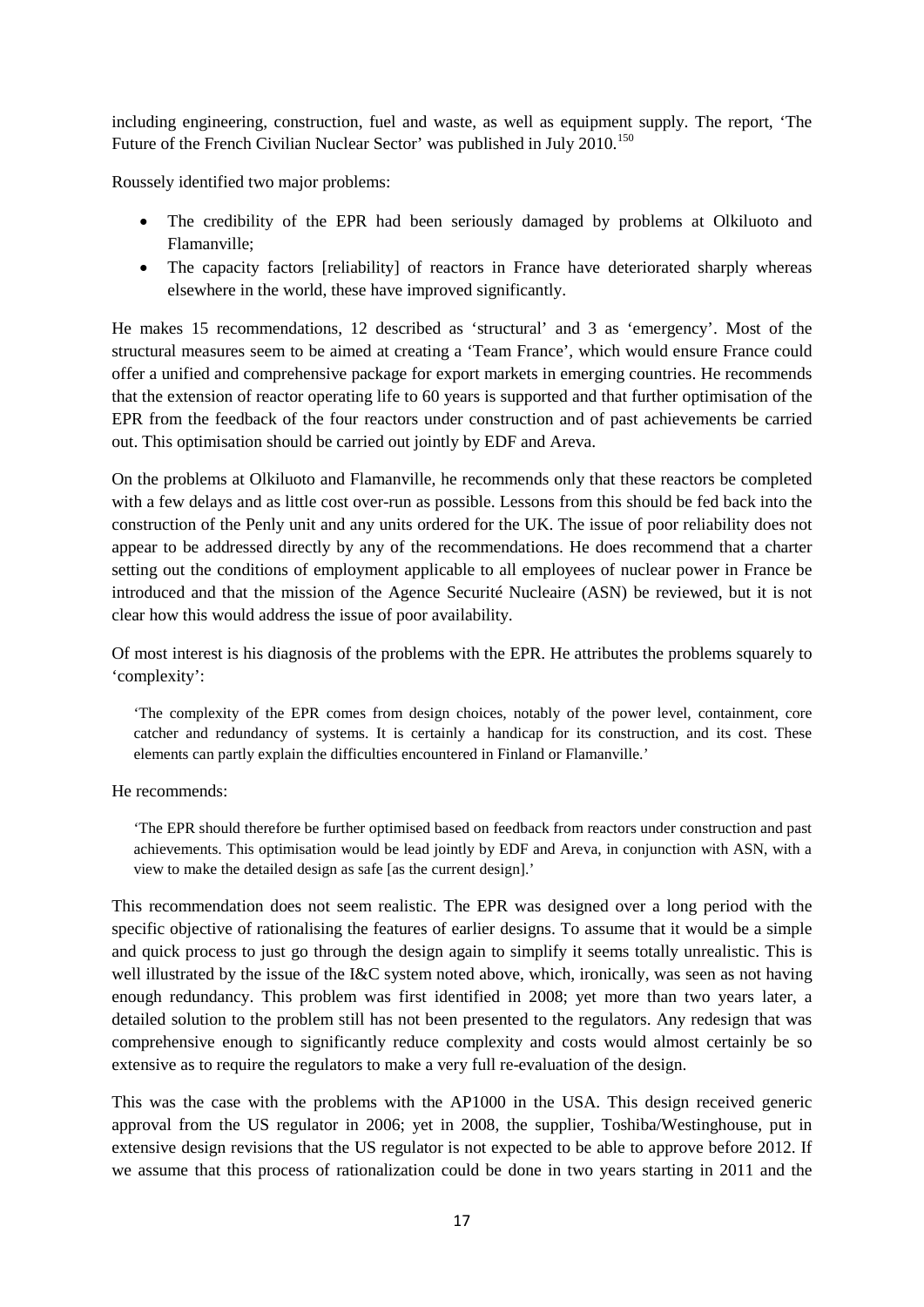regulators took a further four years to assess the design, this would mean that the design would not be ready to order before about 2017/18, after the Penly unit in France is expected to be on-line and at about the same time as EDF is claiming it will have the first UK EPR on-line.

Roussely recommends that the international French nuclear offering be 'diversified' with a smaller design, the Atmea, that could be brought to market quickly as a design more suitable for markets that would struggle to accommodate a reactor as large as the EPR. The Areva-Mitsubishi joint venture to develop Atmea was first announced in 2007.<sup>[151](#page-24-15)</sup> Atmea was described as being Generation III (rather than III+). A company spokesman said Atmea would be based on 'proven technologies' with 'no technical breakthroughs or revolutionary innovations'. The design was reportedly to be submitted to the French regulator, ASN, in June  $2010$ .<sup>[152](#page-24-16)</sup> The target for ASN to complete its review by fall  $2011$ seems unrealistic. Designs of this size from Areva or Mitsubishi are now more than 30 years old and given new features such as a core catcher and aircraft crash protection, the design must be substantially new. This either suggests that a highly optimistic timetable has been adopted or that the ASN review will not be a full generic assessment. Realistically, the Atmea design is highly unlikely to be available to order for 4-5 years and it is far from clear who the customers might be. GDF-Suez has expressed interest in building one in France but given that France already has serious over-capacity in nuclear, this would make no sense. Other customers, such as Jordan, are still some way from placing an order and for a country with no nuclear experience to order a first-of-a-kind unproven design would be seen as a massive risk.

It is particularly interesting to note the things that Roussely is entirely silent on. He fails to mention the prohibitively high prices bid by Areva on Ontario and South Africa, about double what the relevant governments expected. He also says a great deal about the Atmea design but nothing about the Kerena design, a BWR design that Areva has been working on for about as long as it has been working on the Atmea. The Kerena design is one of the options if another nuclear reactor is built in Finland.

The question that Roussely should have but utterly fails to address is whether the EPR is salvageable. Given the difficulties at construction sites, dramatically soaring construction cost estimates and difficulties of getting generic safety approval, this is surely the question that begs to be asked. It may be that the consequences to France's nuclear strategy if the answer is that it is not are so severe that the question is politically impossible for an inquiry commissioned by the French government.

The fallout from the Roussely report seems set to continue with efforts by the French government to create a 'Team France' and the two key companies, EDF and Areva jockeying for position. It was reported in September that EDF was being pressed to increase its direct stake in Areva from 2.4 per cent to 15 per cent.<sup>[153](#page-24-17)</sup> EDF was making clear its dissatisfaction with Areva. It was reported in September 2010 that EDF was contemplating a partnership with a Chinese nuclear vendor or a Russian nuclear vendor to offer their designs to South Africa<sup>[154](#page-24-18)</sup> and that EDF was planning to develop nuclear reactors of its own design in competition with Areva.<sup>[155](#page-24-19)</sup> Neither proposal seems realistic: the Chinese design is essentially a 1970s design imported from France, which in turn imported it from the USA; the history of the EPR suggests that the time taken from start of conceptual design to the point when the reactor could be ordered is likely to be in the order 10-15 years. A more likely explanation is that EDF is trying to ensure that in any new configuration for the French nuclear industry, it is very much in the lead.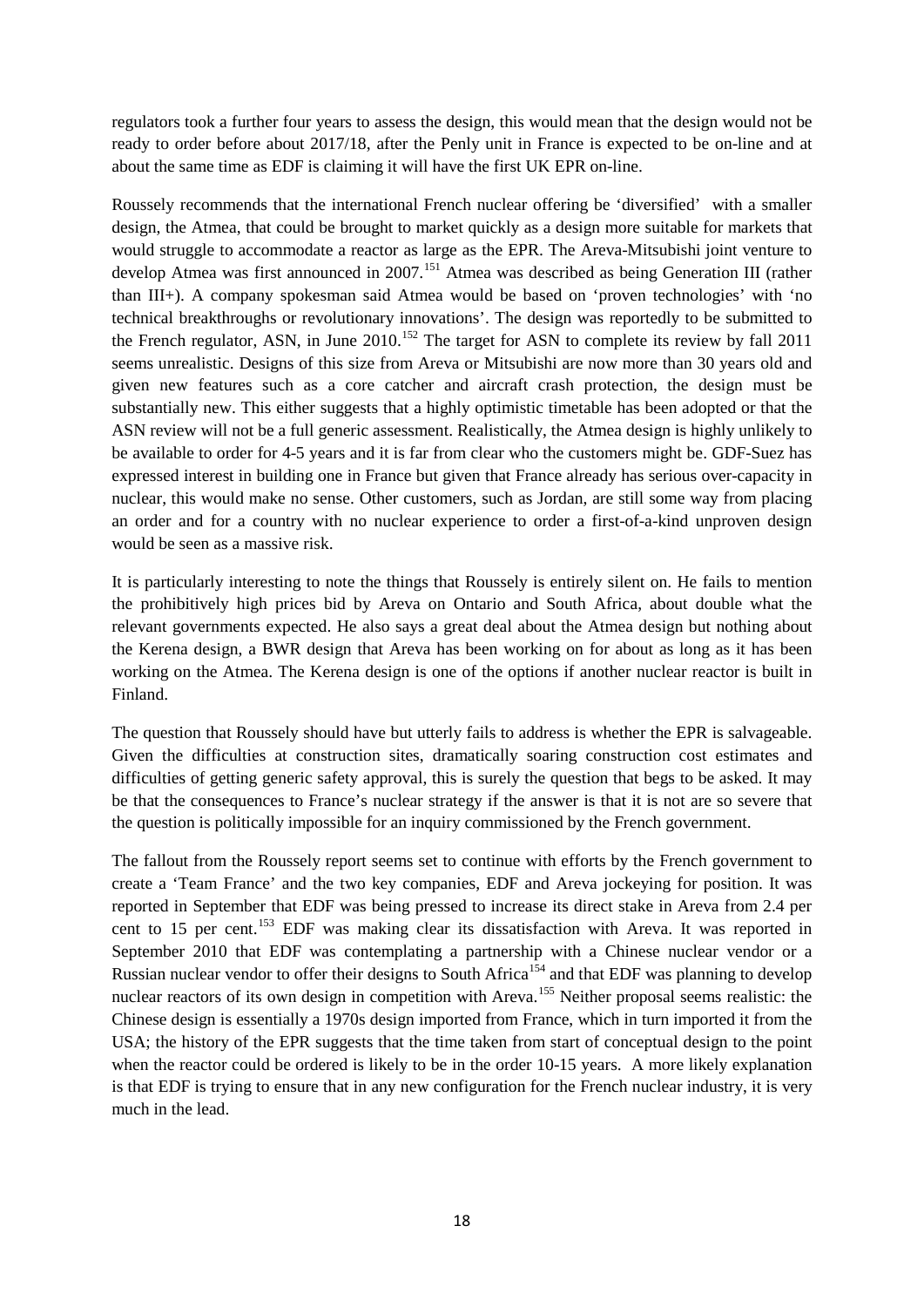## <span id="page-18-0"></span>**Conclusions**

The EPR design is in crisis.

- Construction has gone dramatically wrong at the two sites in Europe where it is being built;
- The prices it is being offered at are so high that all contests where the EPR has been bid have either been abandoned (South Africa and Canada) or the contract has gone to a much lower bid from a competitor (UAE);
- Potential markets such as USA, UK and Italy all look problematic and reactor orders, if placed at all, will be much later than expected
- The process of obtaining safety approval in France, UK and USA is incomplete and, even if successful, the features needed to achieve regulatory approval may add significantly to costs.

The two sites in Europe where EPR is under construction, Olkiluoto and Flamanville, have gone dramatically wrong from the start of construction. It might have been argued that the problems at Olkiluoto were due to the lack of experience of the utility and the inexperience of Areva NP in carrying out the architect engineering. However, the fact that EDF, the most experienced nuclear utility in the world seems to be doing no better at Flamanville suggests the main problems are more related to the buildability of the design itself than to specific issues at Olkiluoto.

The promise for Generation III+ plants that they would: 'have the advantage of combining technology familiar to operators of current plants with vastly improved safety features and significant simplification is expected to result in lower and more predictable construction and operating costs<sup>[156](#page-24-20)</sup> has clearly not been fulfilled. The Chief Executive of Areva, Anne Lauvergeon, acknowledges: 'the cost of nuclear reactors has "always" gone up with each generation, because the safety requirements are ever higher. "Safety has a cost,"<sup>[157](#page-24-21)</sup>. Francois Roussely, former CEO of EDF stated: 'The resulting complexity of the EPR, arising from the choice of design, specifically the level of power, the containment, the core catcher and the redundancy of the security systems is certainly a handicap for its construction and therefore its cost.'[158](#page-24-22)

The intuitively plausible notion that a new generation of nuclear reactors, starting without a blank sheet of paper could easily come up with a more rational and cheaper, yet safer design of reactor has been shown to be an illusion by the lengthy and still incomplete process of gaining safety approval. The Finnish and French authorities' decision to allow construction to start before full generic approval had been given looks particularly ill-judged

As early as 1995 and again in 1997, there were concerns about the cost of the EPR then expected to be US\$2000/kW but when other vendors began to claim they could build plants for US\$1000/kW, Framatome seems to have felt obliged to follow suit. While it did not claim US\$1000/kW was possible, it did claim reactors could be built for less than US\$1500/kW in 1998 and 2001, less than a quarter of the prices it is now offering a decade later. At US\$6000/kW or more, it seems unlikely that EPR will be affordable except where huge public subsidies are offered and/or there is a strong likelihood of full cost recovery from consumers, no matter what the cost is.

As the reality of these high costs hits home, it is likely that even markets in which government support for new nuclear orders has been strongest, such as the USA and UK, will find it difficult to support the costs.

From a business point of view, the right course for EDF and Areva seems clear. They must cut their losses and abandon the EPR now. In the short-term this will require some painful write-offs, for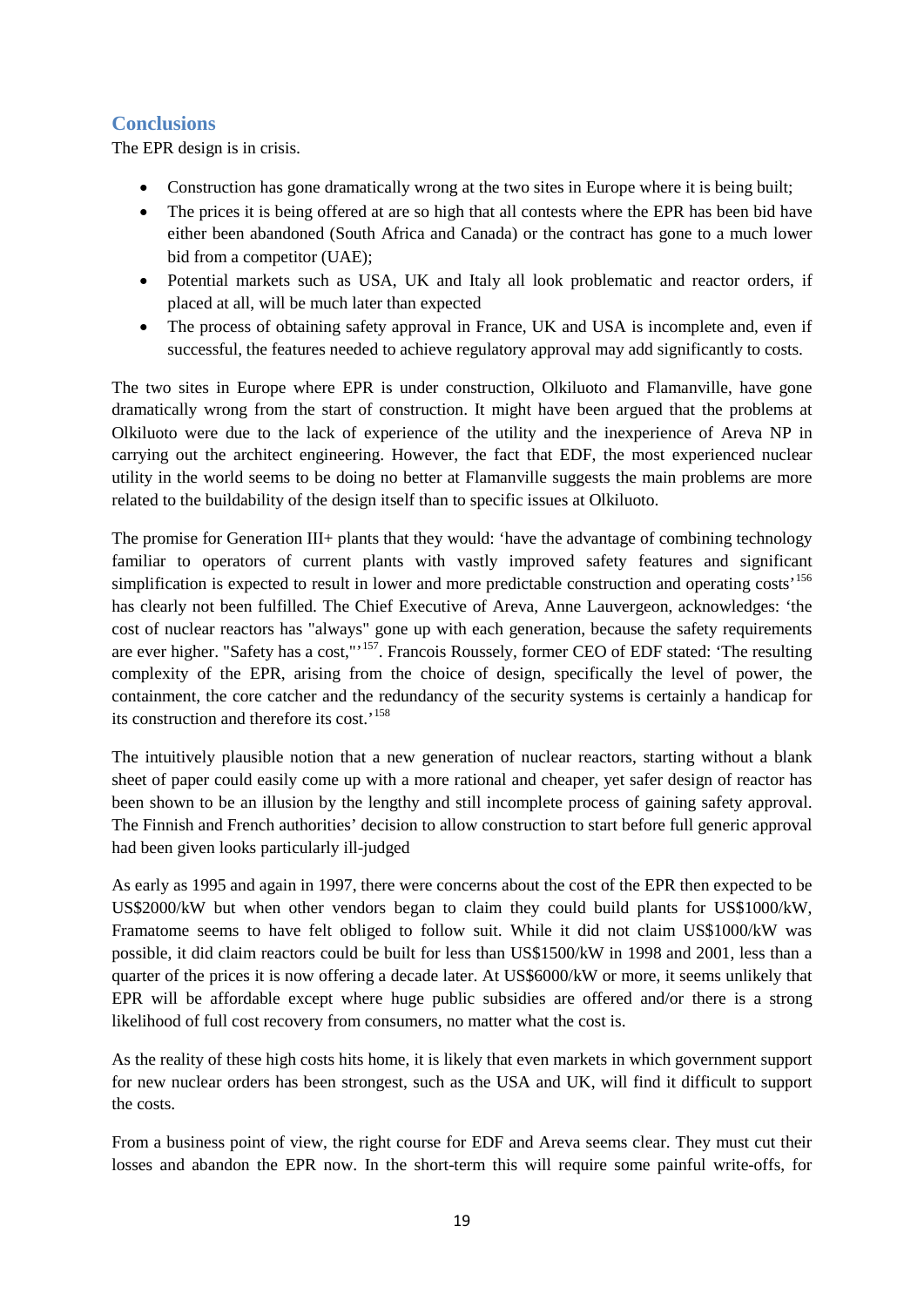example, of investments in the UK and the USA, but in the long-term, the losses will be much greater if they continue to try to make the EPR work. Areva's main business is its reactor servicing and fuel activities and these would be little affected by the abandonment of the EPR. EDF already has too much nuclear generating capacity in France, so not ordering more reactors will save it from unnecessary capital expenditure at a time when it acknowledges its debts are too high.<sup>[159](#page-24-23)</sup>

However, from a political point of view, France has invested so much political and financial capital in being the world leader in nuclear technology, such a decision to abandon the design will be politically too painful until it becomes unavoidable. However, for the governments of countries like the USA and the UK, which have invested little political capital in the French nuclear dream, the sensible course is clear: stop all investment of public money in the doomed EPR technology.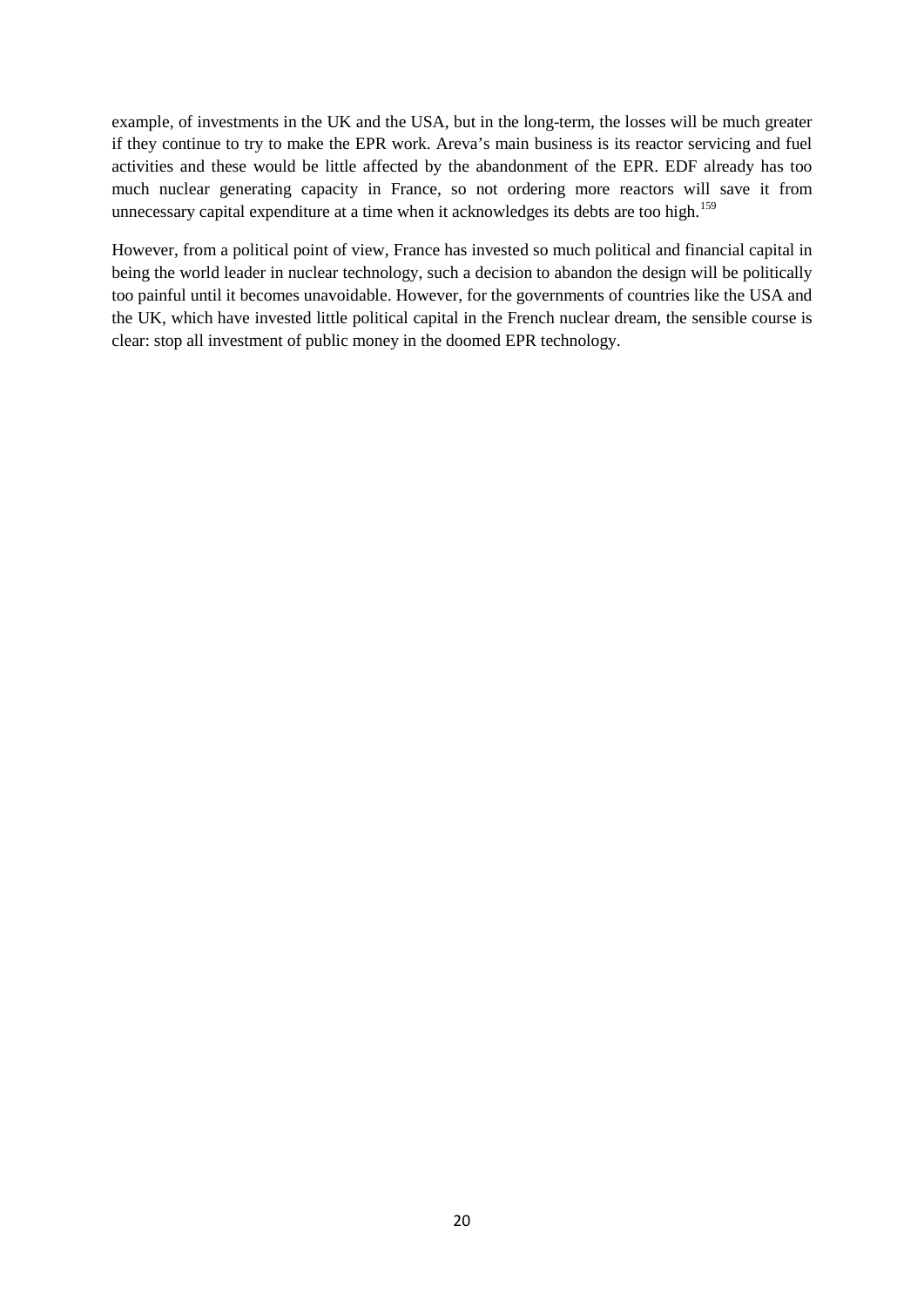## <span id="page-20-0"></span>**Annex 1 Letter from Jukka Laaksonen to Anne Lauvergeon**

December 9, 2008

Dear Mrs. Lauvergeon,

With this letter I want to express my great concern on the lack of progress in the design of Olkiluoto 3 NPP automation.

The construction of Olkiluoto 3 plant seems to proceed generally well but I cannot see real progress being made in the design of the control and protection systems. Without a proper design that meets the basic principles of nuclear safety, and is consistently and transparently derived from the concept presented as an annex to the construction license application, I see no possibility to approve these important systems for installation. This would mean that the construction will come to a halt and it is not possible to start commissioning tests.

I expressed my concern on this already in spring 2008, in a meeting with Mr. Xavier Jacob and TVO's management. After that Areva organised a workshop at professional level in Erlangen on April 23-25, 2008. The goal of the workshop was to clarify the open technical issues. I was told afterwards that it was a successful event where our concerns were conveyed to your experts and were well understood by them. It was especially encouraging to hear that after the workshop a group led by an expert of high repute, Dr. Graf, was given a task to make sure that the issues be addressed promptly.

Since then there have been several meetings among our experts but we have not seen expected progress in the work on Areva side. The systems with highest safety importance are to be designed by Areva NP SAS but unfortunately the attitude or lack of professional knowledge of some persons who speak in the expert meetings on behalf of that organisation prevent to make progress in resolving the concerns. Therefore, evident design errors are not corrected and we are not receiving design documentation with adequate information and verifiable design requirements. This is unfortunate because I am convinced that within your organisation there is enough competence to resolve all open issues. I wonder how this competence is actually being used in this project and whether an input by Dr. Graf and his group has been actually utilised.

I sincerely hope you could initiate some action in this area, in order to ensure bringing the construction of Olkiluoto 3 to a successful end.

With my best regards,

Jukka Laaksonen Director General, STUK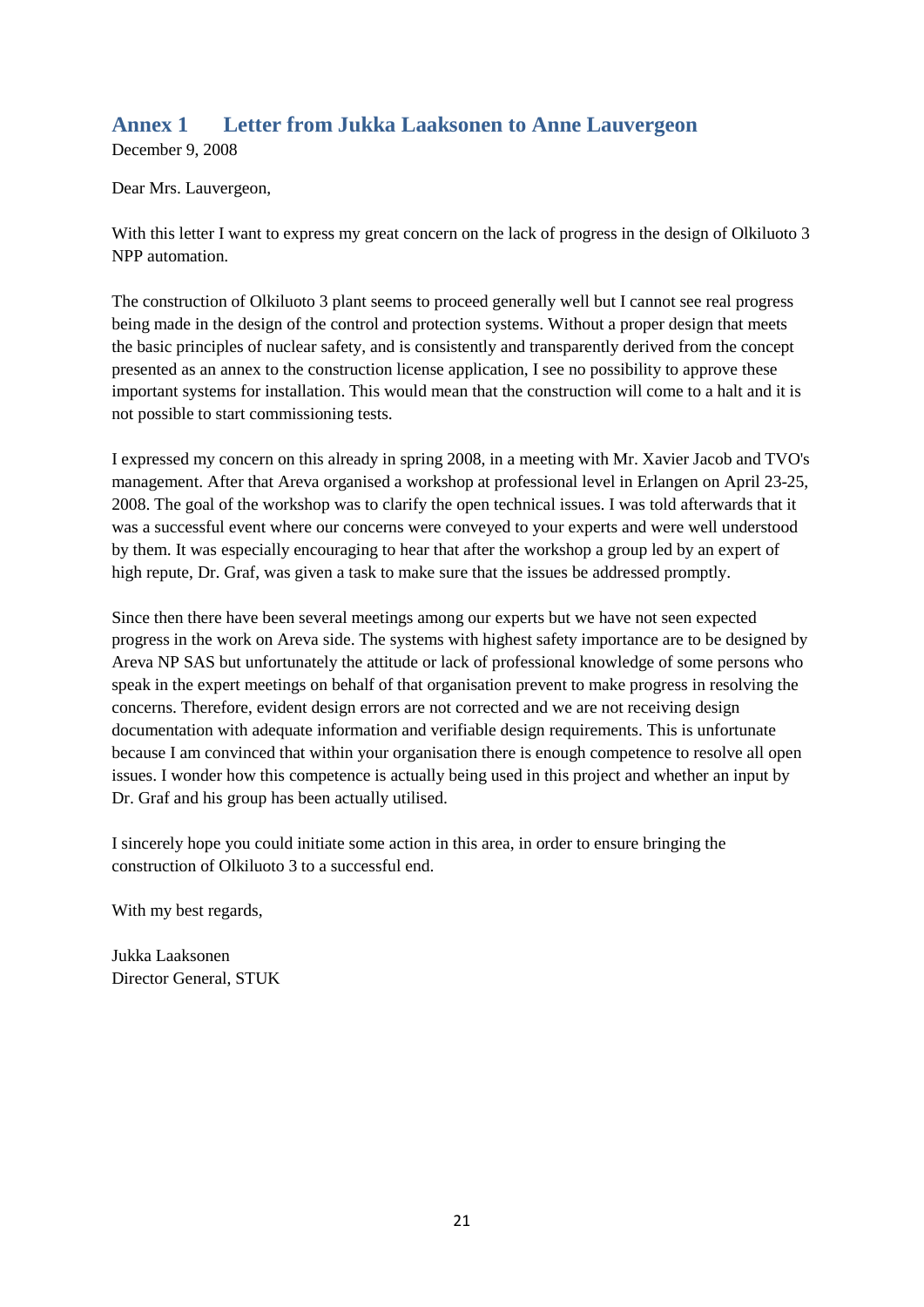## <span id="page-21-0"></span>**Endnotes**

**.** 

European Pressurised water Reactor or Evolutionary Pressurised water Reactor for the US market.<br>Nucleonics Week 'Areva, Mitsubishi introduce mid-size 'Atmea 1' PWR design' Sept 6, 2007, p 1.

<span id="page-21-3"></span><span id="page-21-2"></span><span id="page-21-1"></span><sup>3</sup> Agence France Presse 'France's EDF designs reactor to challenge Areva: report' September 28, 2010.<br><sup>4</sup> Nuclear News 'Joint Franco-German design partly unveiled', Aug 1992, p 52.<br><sup>5</sup> Nucleonics Week 'EPR basic design g

<span id="page-21-4"></span>

<span id="page-21-6"></span><span id="page-21-5"></span> $\frac{7}{8}$  Nucleonics Week 'EPR becoming 1,800-MW plant to meet competitive targets' Aug 21, 1997, p 5.<br><sup>8</sup> Nucleonics Week 'EPR design certification expected in mid-2000: interim opinion sooner' Sept 13, 1999, p

<span id="page-21-7"></span>11.<br><sup>9</sup> Inside NRC 'Lacoste says licensing advanced PWR in France would take 2 to 3 years' Dec 30, 2002.

<span id="page-21-10"></span>

<span id="page-21-13"></span><span id="page-21-12"></span><span id="page-21-11"></span>

<span id="page-21-9"></span><span id="page-21-8"></span><sup>10</sup> Nuclear News 'Siemens/Framatome nuclear merger completed' Aug 2000, p 109.<br><sup>11</sup> Nuclear News, 'Proposal for fifth reactor should fulfill licensing reqs' Apr 2001, p 46.<br><sup>12</sup> Nucleonics Week 'Westinghouse will sit out

<sup>15</sup> Inside NRC 'French and Finnish EPRs will march to different regulatory drums' Dec 13, 2004, p 10.

<span id="page-21-15"></span><span id="page-21-14"></span><sup>16</sup> Nucleonics Week 'STUK okays Olkiluoto-3, sets limit on initial fuel burnup' Jan 27, 2005, p 1.<br><sup>17</sup> Nucleonics Week 'EPR wins design approval from French government' Oct 14, 2004, p 6.<br><sup>18</sup> Inside NRC 'Areva ready fo

<span id="page-21-16"></span>

<span id="page-21-18"></span><span id="page-21-17"></span><sup>19</sup> Xinhua Economic News Service 'China Focus: China, France sign 8-bln-Euro nuclear energy deal' Nov 27, 2007.

<span id="page-21-19"></span><sup>20</sup> TendersInfo 'China : Shaw Signs Contract to Support Additional AP1000 Nuclear Power Plants in China' August 22, 2010.<br><sup>21</sup> Nucleonics Week 'Westinghouse may win China bid as Areva balks at tech transfer' March 16, 2006, p 15.

<span id="page-21-22"></span><span id="page-21-21"></span>

<span id="page-21-23"></span>

<span id="page-21-25"></span><span id="page-21-24"></span>

<span id="page-21-20"></span><sup>22</sup> Nucleonics Week 'French consortium to submit bids to build two EPRs in South Africa' Jan 24, 2008, p 5.<br><sup>23</sup> Nucleonics Week 'Big cost hikes make vendors wary of releasing reactor cost estimates' Sept 14, 2008.<br><sup>24</sup>

<span id="page-21-26"></span>

<span id="page-21-27"></span>

<span id="page-21-30"></span><span id="page-21-29"></span><span id="page-21-28"></span><sup>30</sup> Nucleonics Week 'Three consortia submit bids to UAE to build new reactors' Jul 9, 2009.<br><sup>31</sup> Nucleonics Week 'Bidders said to be making last-ditch efforts to supply reactors to UAE' December 10, 2009, p 1.

<span id="page-21-31"></span><sup>32</sup> The US Department of Energy commissioned a cost study from the University of Chicago, which was published in 2004 and concluded that nuclear power was competitive with power from coal and natural gas. Office of nuclear energy, science and technology (2004) 'University of Chicago: "Nuclear Power Competitive With Coal & Natural Gas"' Press Release, September 20, 2004.<http://nuclear.gov/home/09-20-04.html><br>
<sup>33</sup> <http://nuclear.gov/home/11-21-03.html><br>
<sup>34</sup> Congressional Budget Office (2003) 'Congressional Budget Office cost esti

<span id="page-21-33"></span><span id="page-21-32"></span>

<span id="page-21-34"></span> $^{35}$  Up to \$500 million each for the first two new nuclear reactors, and half of the overruns due to such delays (up to \$250 million each) for the next four reactors. See

<http://www.ne.doe.gov/energypolicyact2005/neepact2a.html><br> $\frac{36 \text{ http://www.irs.gov/irb/2006-18\_IRB/ar07.html}}{36 \text{ http://www.irs.gov/irb/2006-18\_IRB/ar07.html}}$ 

<span id="page-21-37"></span><span id="page-21-36"></span><span id="page-21-35"></span> $\frac{\text{http://edocket.access.gpo.gov/cfr 2008/jangatr/pdf/10cfr609.2.pdf}}{\text{http://lo.energy.gov/wp-content/uploads/2010/09/NucIPowerSol7-11-08Amend1.pdf}}$ <br>
38 <http://lpo.energy.gov/wp-content/uploads/2010/09/NuclPowerSol7-11-08Amend1.pdf><br>
39 Inside NRC 'NRC extends US EPR design review by s <sup>40</sup> Constellation Energy Nuclear Group, undated 'Fact Sheet'. Accessed on Jan 27, 2009 at

<span id="page-21-40"></span><span id="page-21-39"></span><span id="page-21-38"></span>[http://www.constellation.com/vcmfiles/Constellation/Files/Press-Kit\\_Corp\\_NuclearGrp\\_2008-09-17.pdf](http://www.constellation.com/vcmfiles/Constellation/Files/Press-Kit_Corp_NuclearGrp_2008-09-17.pdf) 41 Nucleonics Week, 2008 'EDF to acquire nearly half of Constellation's nuclear business' Dec 18, 2008, p 1.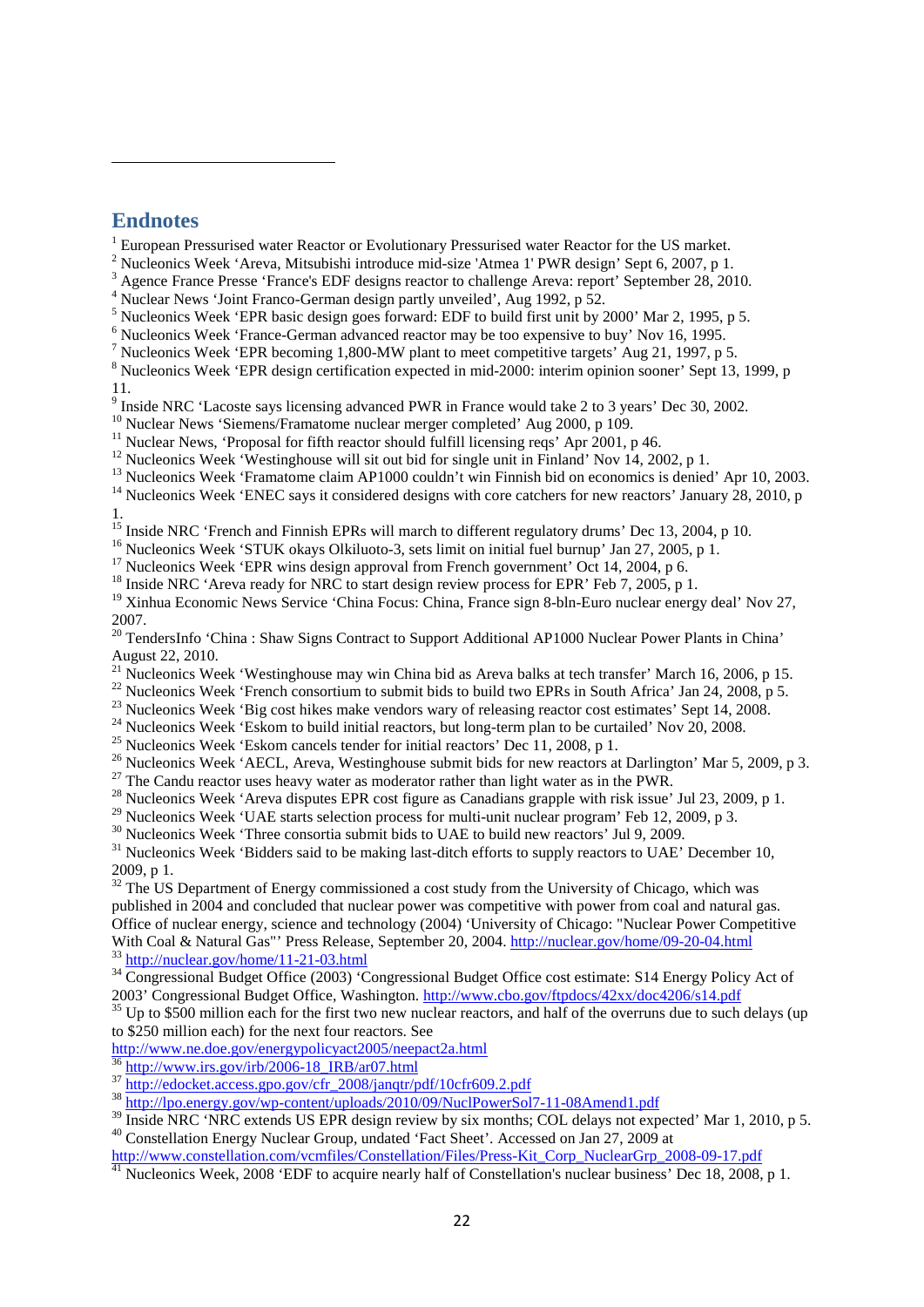<span id="page-22-0"></span><sup>42</sup> Nucleonics Week, 2008 'In France, EDF/CEG deal draws fire, but seen as key to EPR series cost' Dec 25, 2008.

<span id="page-22-1"></span><sup>43</sup> Electric Utility Week, 2008 'Regulators back expansion of Calvert Cliffs, but environmentalists ask for preconditions' Dec 1, 2008, p 28.

<span id="page-22-3"></span><span id="page-22-2"></span>44 <http://www.nrc.gov/reactors/new-reactors/col/calvert-cliffs/review-schedule.html><br>
45 SNL Coal Report 'Optimism fades to frustration on Constellation's nuclear expansion' Aug 9, 2010.<br>
<sup>46</sup> [http://shareholders-and-](http://shareholders-and-investors.edf.com/fichiers/fckeditor/Commun/Finance/Publications/Annee/2010/H12010/H12010EDFGroupResultats_100802_va.pdf)

<span id="page-22-4"></span>[investors.edf.com/fichiers/fckeditor/Commun/Finance/Publications/Annee/2010/H12010/H12010EDFGroupRes](http://shareholders-and-investors.edf.com/fichiers/fckeditor/Commun/Finance/Publications/Annee/2010/H12010/H12010EDFGroupResultats_100802_va.pdf)  $\frac{\text{ultats}}{47}$  Washington Post 'Constellation, EDF in purchase dispute' September 25, 2010.

<span id="page-22-6"></span><span id="page-22-5"></span><sup>48</sup> Baltimore Sun 'Daily Briefing' September 28, 2010.

<span id="page-22-7"></span><sup>49</sup> International Herald Tribune 'EDF partner sees impasse in plan for U.S. reactor: Cost of loan guarantee dooms joint project, Maryland utility says' October 11, 2010, p 15

<span id="page-22-8"></span><sup>50</sup> EDF (2010) 'Constellation Energy Group, Inc' Form SC 13D/A. Filed 10/28/10 with the United States Securities and Exchange Commission.<br><sup>51</sup> Nucleonics Week, 'Enel Targets 2020 for Operation of First Italian EPR Unit,' Oct 8, 2009.

<span id="page-22-10"></span><span id="page-22-9"></span><sup>52</sup> Nucleonics Week, 'Milan Utility A2A Could Become Hub of AP1000 Consortium for Italy,' Oct 22, 2009.<br><sup>53</sup> The Hindu, 2009. 'Areva to sign MoU with NPCIL; to set up two reactors' January 22, 2009. Accessed on

<span id="page-22-12"></span><span id="page-22-11"></span>Jan 27, 2009 at http://www.hindu.com/thehindu/holnus/006200901221224.htm<br>
<sup>54</sup> European Daily Electricity Markets 'Penly project less certain after GDF SUEZ pullout' September 24, 2010.<br>
<sup>55</sup> European Daily Electricity Mar 27, 2010.

<span id="page-22-14"></span><span id="page-22-13"></span><sup>56</sup> The Telegraph-Journal 'Alward to shelve Areva deal; Generation Premier-elect says he plans to put future nuclear plans with Areva on ice and concentrate on the ongoing completion of Point Lepreau power plant refurbishment' September 29, 2010.

<span id="page-22-15"></span><sup>57</sup> Project Director Martin Landtman stated: 'The value of the whole Olkiluoto 3 investment including the Turnkey Contract is about EUR 3 billion in year 2003 money. No other figures are published', personal communication, e-mail to Mycle Schneider, dated 8 Oct 2004.<br><sup>58</sup> Nucleonics Week, 'EC probing claims Olkiluoto loan guarantees were state aid', 26 Oct 2006.<br><sup>59</sup> Nucleonics Week, 'Areva reveals 47% cost overrun on contract

<span id="page-22-16"></span>

<span id="page-22-17"></span>

<span id="page-22-18"></span>

<span id="page-22-19"></span>

<span id="page-22-20"></span>

<span id="page-22-21"></span>

<span id="page-22-22"></span>

<span id="page-22-23"></span>

<span id="page-22-25"></span><span id="page-22-24"></span>

<span id="page-22-26"></span>

<span id="page-22-27"></span>

<span id="page-22-28"></span>

<span id="page-22-30"></span><span id="page-22-29"></span>

<span id="page-22-31"></span>

<span id="page-22-32"></span>

<span id="page-22-33"></span>

<span id="page-22-34"></span>

<span id="page-22-35"></span>

<span id="page-22-38"></span><span id="page-22-37"></span><span id="page-22-36"></span>

<span id="page-22-39"></span>

<span id="page-22-41"></span><span id="page-22-40"></span>

<sup>59</sup> Nucleonics Week, 'Areva reveals 47% cost overrun on contract for Olkiluoto-3', 5 Mar 2009, p 1.<br><sup>69</sup> Nucleonics Week, 'Giant EPR said to be competitive: EDF to decide on order next year', 6 Nov 1998, p 1.<br><sup>61</sup> Nucleon p 11.

<span id="page-22-42"></span><sup>84</sup> Nucleonics Week 'Olkiluoto costs weigh on Areva 2008 profits; TVO rejects blame' Dec 25, 2008, p 9.<br><sup>85</sup> Letter from Jukka Laaksonen to Anne Lauvergeon, Dec 9, 2008.<br><sup>86</sup> Nucleonics Week 'TVO: Olkiluoto-3 operation de

<span id="page-22-43"></span>

<span id="page-22-44"></span>

<span id="page-22-45"></span>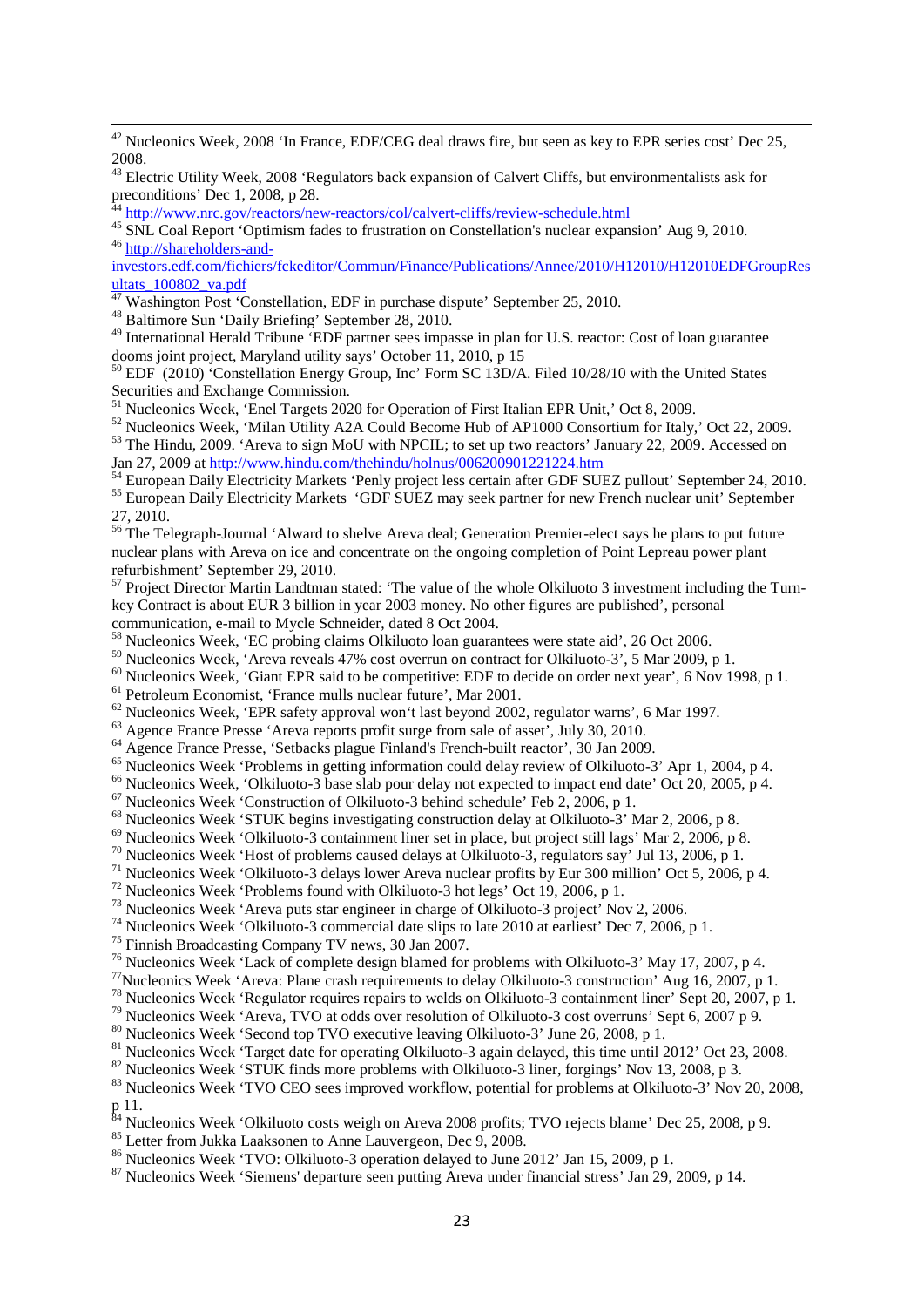<span id="page-23-14"></span>

- <span id="page-23-15"></span>2010.<br><sup>104</sup> Agence France Presse 'EDF announces 2-year delay, cost hike at new reactor' July 30, 2010.
- 
- <span id="page-23-18"></span><span id="page-23-17"></span><span id="page-23-16"></span><sup>105</sup> Le Figaro, October 27, 2010, p 17.<br><sup>106</sup> Nucleonics Week 'EDF to build Flamanville-3, says first EPR competitive with CCGT' May 11, 2006, p 1.<br><sup>106</sup> Nucleonics Week 'EDF to build Flamanville-3, says first EPR compet
- <span id="page-23-19"></span>
- <span id="page-23-20"></span>
- 
- 
- <span id="page-23-25"></span><span id="page-23-24"></span><span id="page-23-23"></span><span id="page-23-22"></span>
- <span id="page-23-21"></span><sup>110</sup> Nucleonics Week 'On brink of election cycle, French government licenses EPR' Apr 19, 2007, p 6.<br><sup>111</sup> Nucleonics Week 'Flamanville-3 concrete pour marks start of nuclear construction' Dec 6, 2007, p 3.<br><sup>112</sup> Nucleon
- 
- <span id="page-23-26"></span>

- <span id="page-23-27"></span><sup>115</sup> Nucleonics Week 'Areva tasked to prove quality of EPR forgings' Oct 30, 2008 p 1.
- <span id="page-23-28"></span><sup>116</sup> Nucleonics Week 'EDF: Flamanville-3 cost rise due to inflation, technical/regulatory changes' Dec 11, 2008.<br><sup>117</sup> French Business Digest 'Unions confirm 2-yr delay at EDF's nuclear project in N France – report' Jan 2

<span id="page-23-29"></span>2010.

- <sup>118</sup> Agence France Presse 'EDF announces 2-year delay, cost hike at new reactor' July 30, 2010.
- <span id="page-23-31"></span><span id="page-23-30"></span><sup>119</sup> Nucleonics Week 'ASN asks EDF to make changes to Flamanville-3 I&C system' August 5, 2010, p 10.<br><sup>120</sup> Le Figaro, October 27, 2010, p 17.<br><sup>121</sup> European Daily Electricity Markets 'EDF's past efforts pay off with two
- 

<span id="page-23-34"></span><sup>122</sup> South China Morning Post 'Hold-ups in construction of Taishan nuclear power plant; Atomic plant first in China to use latest European technology' July 31, 2010, p 3.

<span id="page-23-35"></span><sup>123</sup> Health and Safety Executive (2010) 'New nuclear power stations Generic Design Assessment: Guidance on the management of GDA outcomes' HSE, London.<br>
http://www.hse.gov.uk/newreactors/reports/management-gda-outcomes.pdf<br>
<sup>124</sup> Inside NRC 'Areva and Westinghouse unlikely to get 'clean' UK design reviews' Sept 14, 2009.

- 
- 
- <span id="page-23-38"></span><span id="page-23-37"></span><span id="page-23-36"></span><sup>125</sup> <http://www.hse.gov.uk/newreactors/reports/gda-q1-10.pdf><br><sup>126</sup> Nucleonics Week 'UK reviews of AP1000 and EPR might not be fully closed by 2011' June 24, 2010, p 1.<br><sup>127</sup> Nucleonics Week 'Areva files application with N

<span id="page-23-40"></span><span id="page-23-39"></span>

5.

<span id="page-23-42"></span><span id="page-23-41"></span><sup>129</sup> <http://www.hse.gov.uk/newreactors/reports/gda-q2-09.pdf><br><sup>130</sup> Health and Safety Executive (2009) 'Joint Regulatory Position Statement on the EPR Pressurised Water

<span id="page-23-44"></span><span id="page-23-43"></span><sup>131</sup> <http://www.hse.gov.uk/newreactors/reports/gda-q2-10.pdf> p 12.<br><sup>132</sup> Inside NRC 'Areva must modify I&C for US-EPR design, says NRC' July 5, 2010, p 3.<br><sup>133</sup> Inside NRC 'I&C designs will differ for Finnish, French, UK

<span id="page-23-46"></span><span id="page-23-45"></span>2010, p 1.<br><sup>135</sup> Nucleonics Week 'Atmea 1 design to be submitted to French regulators for safety review' Apr 1, 2010, p 3.

<span id="page-23-47"></span>

<span id="page-23-0"></span><sup>88</sup> Nucleonics Week 'TVO: Olkiluoto-3 operation delayed to June 2012' Jan 15, 2009, p 1.

<span id="page-23-1"></span><sup>&</sup>lt;sup>89</sup> Nucleonics Week 'Areva reveals 47% cost overrun on contract for Olkiluoto-3' Mar 5, 2009, p 1.

<span id="page-23-2"></span><sup>90</sup> Nucleonics Week 'Olkiluoto-3 arbitration could last 'several years,' TVO says' Mar 19, 2009, p 9.

<span id="page-23-3"></span><sup>&</sup>lt;sup>91</sup> Nucleonics Week 'Areva reveals 47% cost overrun on contract for Olkiluoto-3' Mar 5, 2009, p 1.

<span id="page-23-4"></span> $92$  TVO 'Finland: Olkiluoto 3 nuclear power plant to start operation in 2013' Press Release, June 7, 2010.

<span id="page-23-5"></span><sup>&</sup>lt;sup>93</sup> Business Wire 'AREVA: Olkiluoto 3 project: nuclear operation to start end of 2012' June 7, 2010.

<span id="page-23-6"></span><sup>94&</sup>lt;br>Associated Press 'Areva net profit soars despite new EPR charge' July 30, 2010.<br><sup>95</sup> European Daily Electricity Markets 'Embattled AREVA suffers ratings downgrade' June 29, 2010.

<span id="page-23-9"></span><span id="page-23-8"></span><span id="page-23-7"></span><sup>&</sup>lt;sup>96</sup><br><sup>96</sup> Nucleonics Week, 'EDF orders Flamanville-3 EPR NSSS, with startup targeted in 2012', 5 Jan 2007, p 1.<br><sup>97</sup> Nucleonics Week, 'Flamanville-3 concrete pour marks start of nuclear construction' 6 Dec 2007, p 3.<br><sup>98</sup>

<span id="page-23-11"></span><span id="page-23-10"></span><sup>&</sup>lt;sup>99</sup> Nucleonics Week, 'Concrete pouring at Flamanville-3 stopped after new problems found', 29 May 2008, p 18.<br>
<sup>100</sup> Nucleonics Week, 'EDF confirms target of starting up Flamanville-3 in 2012', 20 Nov 2008, p 1.<br>
100 SOP in mucleon plant investment' 4 Dec 20

<span id="page-23-13"></span><span id="page-23-12"></span><sup>&</sup>lt;sup>101</sup> Associated Press Worldstream, 'EDF to lead up to euro50B in nuclear plant investment', 4 Dec 2008.<br><sup>102</sup> Nucleonics Week, 'Areva official says costs for new EPR rising, exceeding \$6.5 billion', 4 Sept 2008, p.1.<br><sup>10</sup>

<span id="page-23-33"></span><span id="page-23-32"></span><sup>2008.</sup>